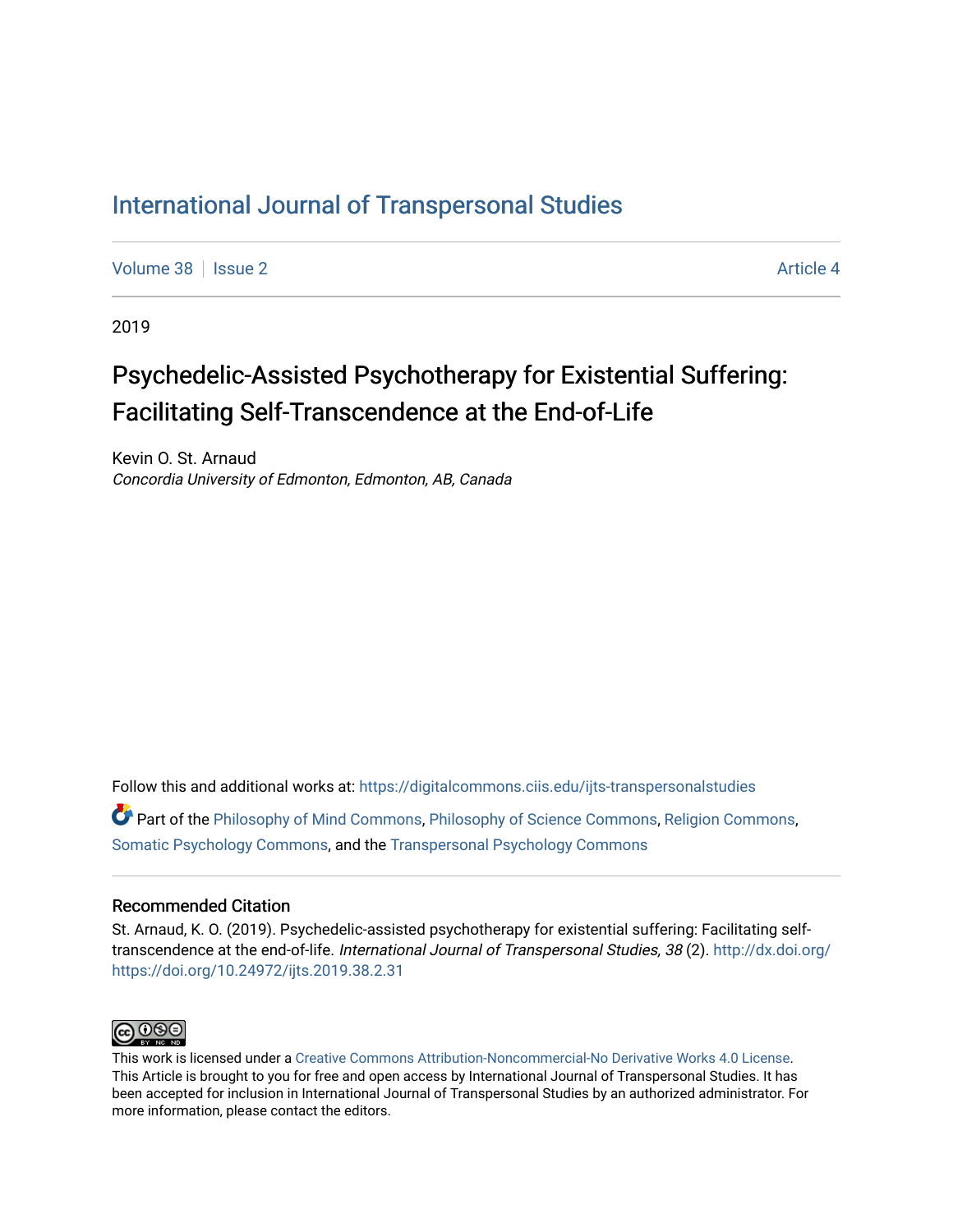# **Psychedelic-Assisted Psychotherapy for Existential Suffering: Facilitating Self-Transcendence at the End-of-Life**

*Kevin O. St. Arnaud*

Concordia University of Edmonton Edmonton, AB, Canada

Although existential suffering is amongst the most devastating forms of distress experienced by many patients nearing the end-of-life, it is often unsatisfactorily addressed due to a paucity of effective interventions. However, both historic and recent studies of psychedelic-assisted psychotherapy have reported marked alleviation of this suffering. As such, this article seeks to advance the rationale for the use of psychedelic substances in the provision of psychedelic-assisted psychotherapy for patients nearing the end-of-life. It begins with an overview of the classic psychedelics and their application in psychotherapy, highlighting recent studies. This is followed with a conceptual overview of existential suffering at the end-of-life and the process of selftranscendence. These sections are then integrated in a theoretical rationale for psychedelic-assisted mystical states as a means of facilitating the development of self-transcendence and, through it, the remediation of existential suffering. The paper concludes with a discussion of practical and philosophical considerations germane to the safe and ethical application of psychedelics in healthcare. In particular, developmental considerations for assessing both therapist and patient applicability in utilizing this modality are proposed.

# **Keywords:** *psychedelics, existential suffering, end-of-life care, self-transcendence, positive adult development*

xistential concerns have received increased<br>attention over the past few years due to growing<br>awareness of their central relevance to patient<br>well-being (Boston, Bruce, & Schreiber, 2011; Le xistential concerns have received increased - attention over the past few years due to growing awareness of their central relevance to patient May & Wilson, 2008). In fact, severe *existential suffering* is amongst the most devastating forms of distress experienced by many patients nearing the end-of-life (Cassel & Field, 1997; Greisinger et al., 1996). However, despite both its severity and key importance to patients' quality of life (McClain, Rosenfeld, & Breitbart, 2003), existential suffering is rarely adequately addressed due to a paucity of effective interventions (Gasser, Kirchner, & Passie, 2015). To date, there are no well-established pharmacotherapies or psychosocial interventions, and those commonly used demonstrate limited efficacy (see Boston et al., 2011). However, recent and historic studies exploring the utility of

psychedelic-assisted psychotherapy have found that this modality can markedly alleviate existential suffering in those approaching death.

Consequently, this article seeks to advance the rationale for the provision of psychedelic-assisted psychotherapy amongst patients experiencing existential distress at the end-of-life. To do so, it begins with an overview of the classic psychedelics to first provide the reader with a basic orientation to their history of use, neuropsychological features, and method of application in psychotherapy. Next, a conceptual outline of existential suffering at the end-of-life and its relationship with the developmental process of self-transcendence is provided (in accordance with Boston et al., 2011, this article uses the terms existential suffering and existential distress interchangeably). It is argued that psychedelic-induced mystical states may function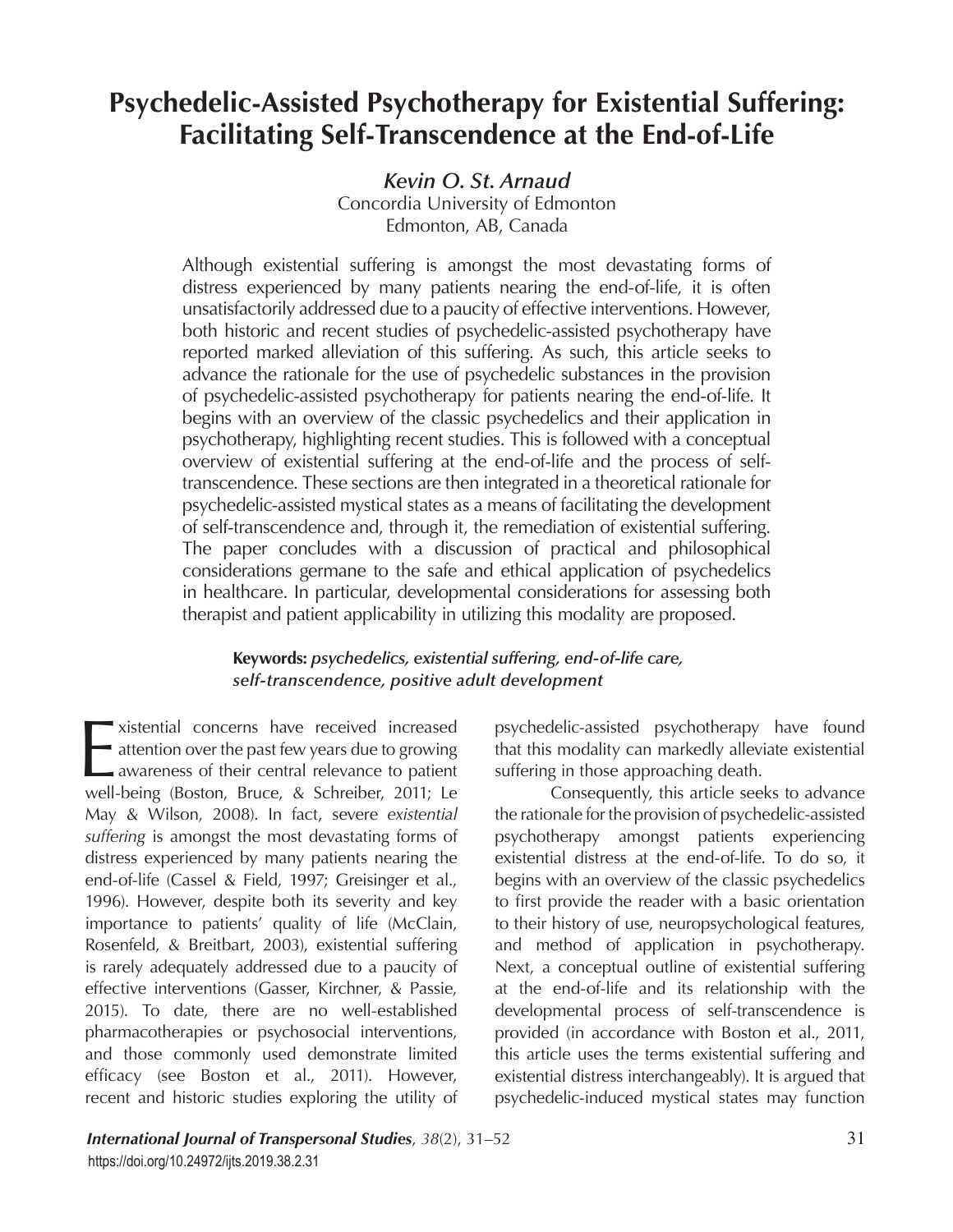to alleviate existential suffering by catalyzing self-transcendence, thus aiding the resolution of life's final developmental crisis. Finally, given that psychedelic-assisted psychotherapy is being revisited as a treatment modality for a wide range of psychological disturbances (Emerson et al., 2014), this article concludes by addressing some of the practical and philosophical considerations germane to this approach more broadly. In particular, guidelines to ensure patient safety will be paramount for this approach to be more widely accepted. Considerations for screening patients and training psychedelic therapists based upon the tenets of adult developmental and transpersonal psychology are proposed.

# **The Classic Psychedelics**

The use of psychedelic compounds for spiritual and healing purposes dates back thousands of years (Merlin, 2003). Psychedelic plants were and continue to be—venerated as sacraments fostering social cohesion, healing, and spirituality (Ludwig, 1972). In contemporary society, the term psychedelic—deriving from the Greek roots psyche (mind or soul) and delos (visible or manifest)—is usually interpreted as mind manifesting. The number of drugs that hold psychedelic properties includes a range of substances with varying pharmacological profiles. However, the drugs typically known as *classic* psychedelics, such as psilocybin, lysergic acid diethylamide (LSD), and mescaline, share a chemical structure similar to the neurotransmitter serotonin (5- HT), and are distinguished by their action as potent serotonin agonists (Halberstadt, 2015).

Carhart-Harris and Nutt (2017) advanced a bipartite model of the serotonergic system to distinguish the neuropsychological effects of the classic psychedelics from other drugs that modulate serotonin receptors. In this model, serotonin functions through two, distinct pathways. The first is thought to modulate passive coping (stress moderation) via the 5-HT1A receptor. This pathway is enhanced by conventional antidepressants, such as selective serotonin reuptake inhibitors (SSRIs), as the 5-HT1A receptor is their principal site of action. In such a way, conventional antidepressants may be conceptualized as *assimilative aids*, in the Piagetian sense, meant to help stabilize an

individual through periods of adversity. Conversely, Carhart-Harris and Nutt (2017) have suggested that the second pathway modulates active coping (neuropsychological plasticity/change in response to stress) via the 5-HT2A receptor. This pathway is believed to be enhanced by the classic psychedelics, as they exert their primary effects via the 5-HT2A receptor (Halberstadt, 2015). Accordingly, the classic psychedelics may be conceptualized as *accommodative aids* meant to help an individual adapt by changing in response to adversity.

Phenomenologically, the classic psychedelics, like other psychoactive drugs, function to induce a temporary non-ordinary state of consciousness (Tart, 1975). In other words, they may be thought of as a chemical key or nonspecific amplifier of experience (Leary, Metzner, & Alpert, 2007). The description offered by Jaffe (1990) is particularly illustrative of their effects, "the feature that distinguishes the psychedelic agents from other classes of drug is their capacity reliably to induce states of altered perception, thought, and feeling that are not experienced otherwise except in dreams or at times of religious exaltation" (pp. 563–564).

However, because psychedelic compounds serve to induct the user into a non-ordinary state of consciousness, the content—and outcome—of the experience greatly depends on the set, setting, and matrix of the user (Eisner, 1997; Leary et al., 1963). *Set* includes such factors as the intention, personality, intelligence, and emotional state of the individual, while *setting* includes the physical, social, and symbolic parameters under which the drug is taken. Finally, *matrix* includes the broader environmental context from which the individual comes from, and will return to, following the drug experience. It must be strongly emphasized that these non-pharmacological variables are primary, rather than secondary, to understanding both the nature of the psychedelic experience itself, as well its impact on a given user (see Hartogsohn, 2017).

Although knowing that someone has taken a psychedelic tells you little about the explicit content of the experience itself, these drugs, nonetheless, often induce a certain array of psychological changes. These include: alterations in sensation, cognition, and the perception of time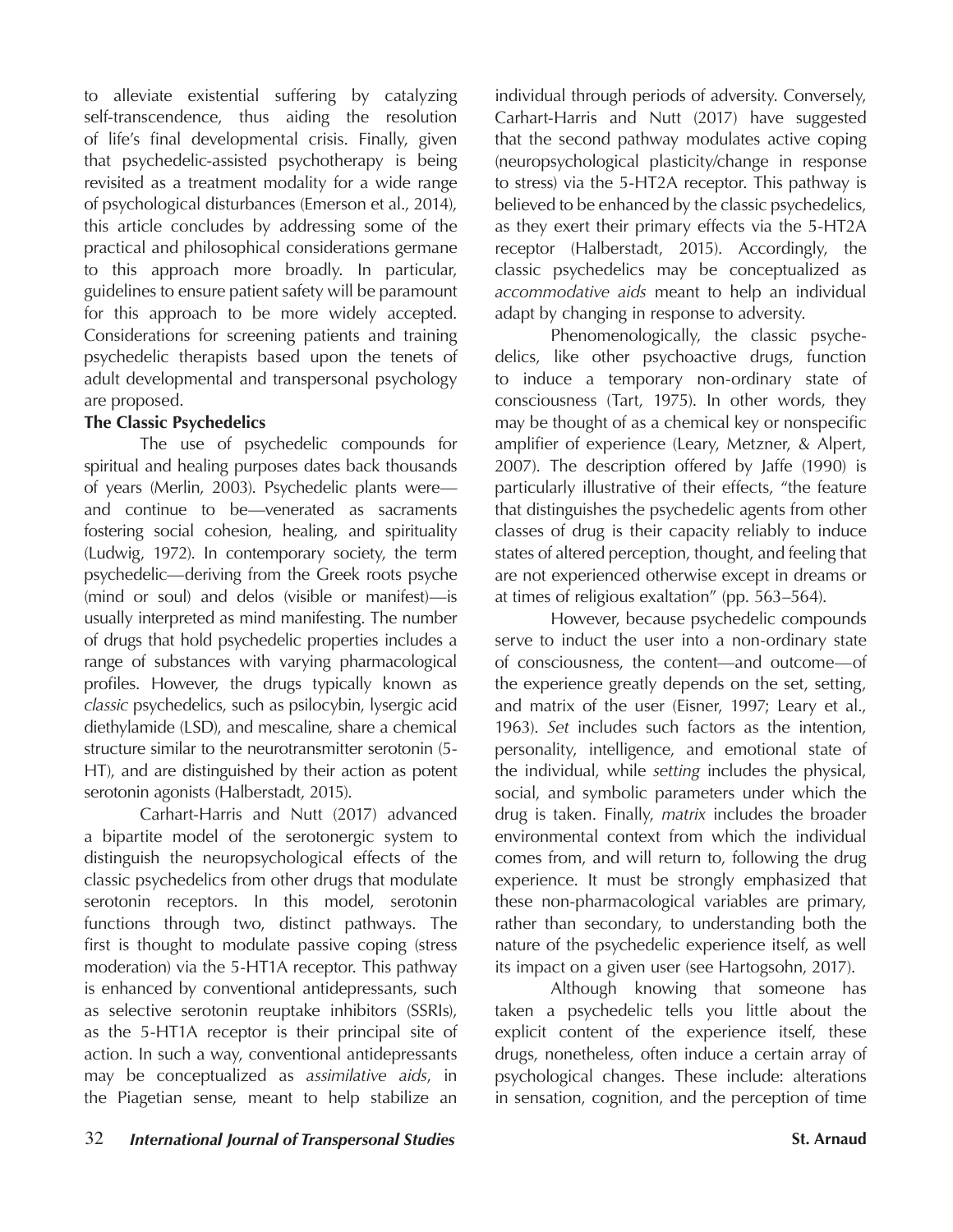and space, novel interpretations of stimuli, changes in language perception, increased associative thinking, facilitation of novel insights and emotional release, greater suggestibility, enhanced access to unconscious memories and archetypal imagery, and weakening ego boundaries (Masters & Houston, 1966).

It has been proposed that because psychedelics cause profound changes in one's experience of self, they may modulate the neural systems currently believed to be associated with selfreferential processing—the default-mode network (DMN; Carhart-Harris et al., 2014). Research suggests that the classic psychedelics impact the DMN in a reversible, dose-dependent manner, and these changes appear to correlate with experiences of self-dissolution (e.g., Carhart-Harris et al., 2016; Nour & Carhart-Harris, 2017).

# **The History of Psychedelic-Assisted Psychotherapy**

 Throughout the 1950s and into the 1960s, psychedelic drugs were widely available to researchers and clinicians in Europe and North America, and initial studies reported promising findings (Grinspoon & Bakalar, 1979). However, by the late 1950s concerns began to grow due to lax research ethics, questionable scientific methodology, and media sensationalization (see Novak, 1997). By the mid-1960s recreational psychedelic use burgeoned, eventually leading to their association with the growing counterculture movement and anti-war sentiment. Taken together, these factors culminated in the implementation of harsh legal restrictions, which greatly curtailed further study (Dyck, 2008).

However, although routine clinical use of these compounds remains largely prohibited, there has been a gradual re-emergence of both experimental and clinical research in recent years as regulations have begun to loosen (Johnson et al., 2008). This new phase of contemporary research, which employs more stringent ethics and research protocols, supports the notion that these compounds hold remarkable potential when carefully utilized. Recent studies have reported promising findings of their usefulness in palliative care (e.g., Griffiths et al., 2016), addictions (e.g., Bogenschutz & Johnson, 2016), pain medicine (e.g., Frood, 2006), psychiatry

(e.g., Johnson & Griffiths, 2017), and criminology (e.g., Hendricks et al., 2014).

# **Psychedelic-Assisted Psychotherapy**

In contrast to most psychopharmaceuticals the primary therapeutic utility of the psychedelic drugs is not presumed to be a direct outcome of their pharmacological action (Grinspoon & Bakalar, 1979; Richards, 2009). Rather, they modulate neurological functioning to produce changes in conscious awareness that—with the proper set, setting, and guidance—can be highly conducive to self-reflection, emotional catharsis, insight into one's existential situation, and transformative mystical states (Sessa, 2017). In comparison to pharmacotherapy, then, wherein drugs are often meant to be taken repeatedly and continuously over extended periods, psychedelics are typically used sparingly to augment psychotherapy.

Historically, two major approaches to the use of psychedelics were developed, psycholytic and psychedelic psychotherapy (Grinspoon & Bakalar, 1979). *Psycholytic psychotherapy* is usually conceptualized from a psychodynamic perspective, and utilizes smaller doses to augment the enhanced, though gradual, release of unconscious material over the course of numerous therapy sessions. In comparison, *psychedelic psychotherapy* is usually brief and aimed to induce a transformative mystical experience in one, or a few, high dose therapy sessions. A third approach, which is a combination of the aforementioned methods, came to be known as *psychedelytic psychotherapy* (Passie, 2007). Recent, contemporary clinical trials often utilize either an analytic/psycholytic approach or a humanistic/client-centered approach in the application of these substances (see Phelps, 2017).

Although a variety of psychedelic-assisted psychotherapy approaches and protocols have now been developed, they typically involve three phases of treatment: preparation for the psychedelic-assisted session, the psychedelic session itself, and follow-up integration sessions (Mithoefer, 2015; Passie, 2007). A brief overview of some of the general, overarching principles designed to ensure patient safety and maximize beneficial outcomes is as follows (see also Griffiths et al., 2016; Grob et al., 2011; Mithoefer, 2015; Pahnke, 1969; Richards et al., 1977).

# **Psychedelic-Assisted Self-Transcendence at End-of-Life** *International Journal of Transpersonal Studies* 33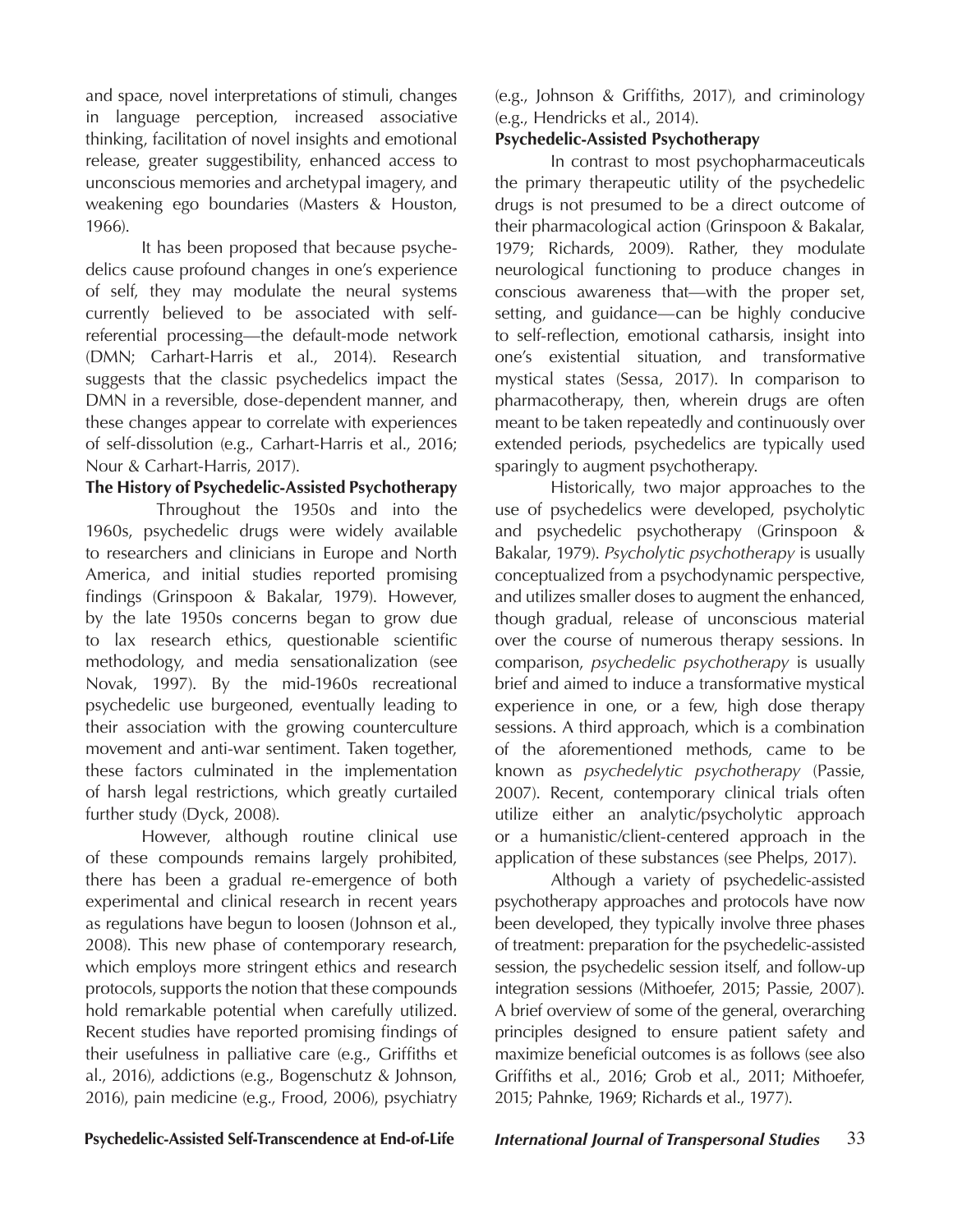Typically, before the drug is administered, the patient meets with two therapists over the course of several sessions to establish rapport and trust to prepare for the psychedelic session or sessions (Mithoefer, 2015). Following this phase, the individual is administered the drug in a pleasant and welcoming environment with both therapists present. Patients may be encouraged to lie down, wear an eyeshade, use headphones to listen to instrumental music, and focus their attention on their arising inner experience. However, the patient may decline to use the eyeshades and/or headphones at any time. Tremendous care is placed on creating a therapeutic set and setting, as these factors are critical in shaping the experience and its outcomes (Mithoefer, 2015).

The therapists are present throughout the session to ensure safety; however, they typically act supportively and non-directively, encouraging participants to be trusting and fully open to their experience (Phelps, 2017). As such, therapists adopt a stance as empathic listeners, guides, facilitators of emotional catharsis, and supporters of the patient's own inner healing agency. At times the therapists may intervene by carefully inviting, rather than directing, the patient back to his or her internal experience (Mithoefer, 2015). Therapists follow, rather than guide, the patient.

Integration sessions following the drug session are considered essential for the psychedelic experience to be most therapeutically impactful. During non-drug follow-up sessions, the therapists address any problems or concerns that may have arisen following the drug-assisted sessions, and help the patient to ground and conceptualize any insights, such that they can be integrated into daily functioning (Mithoefer, 2015).

Masters and Houston (1966) and Grof (1980) both proposed that a given psychedelic experience may be conceptualized as reaching four major depths. The first, or sensory-aesthetic stratum, involves changes in perception of sensory stimuli. Normally unnoticed aspects of the environment capture attention, and people and objects take on a wondrous, fascinating quality. The second, or psychodynamic stratum, involves revisiting unresolved intra- and interpersonal conflicts,

repressed memories, and emotional catharsis. Deeper yet is the archetypal stratum, which involves a sense of being a participant in the symbolic or mythological drama of one's life. Finally, at the transpersonal or mystical stratum, one may have a mystical experience, which entails self-dissolution and a feeling of unity with something sensed to be eternal, infinite, or sacred. Each of these experiential depths may have clinical importance; however, the mystical form may be especially therapeutic for those nearing the end-of-life (Richards, 2016).

# **Adverse Effects and Contraindications**

Substantial pharmacological, experimental, and public health research has established that the classic psychedelics are amongst the safest known psychoactive substances, as they exhibit remarkably low toxicity and are widely regarded to be nonaddictive (see Canal & Murnane, 2017; Gable, 2004; Passie et al., 2002, 2008). However, the classic psychedelics can moderately increase pulse rate and blood pressure; thus, use by individuals with cardiovascular disease may be contraindicated (see Johnson et al., 2008). In addition, medications and over-the-counter products which modulate serotonin (e.g., tricyclic antidepressants, SSRIs, St. John's Wort), as well as lithium and haloperidol, have been shown to potentiate psychedelic effects, rendering their concomitant use a potential safety concern (Johnson et al., 2008).

Nonetheless, since the early 1990s approximately 2000 doses of psilocybin (ranging from low to high doses) have been safely administered in the United States and Europe in controlled settings, with no reports of any serious adverse effects (Studerus et al., 2011). Any potential for harm or abuse is heavily constrained by the supervised nature of their administration, which is limited to one or a few occasions, eliminating concerns about abuse and/or adverse effects resulting from chronic use (Shelton & Hendricks, 2016).

However, despite the limited nature of adverse effects—particularly when used in a therapeutic setting—confrontation with intensified thoughts and emotions that often arise with the use of these compounds may be upsetting for patients (Gasser et al., 2015). Even in highly controlled settings, high-dose psychedelics can produce very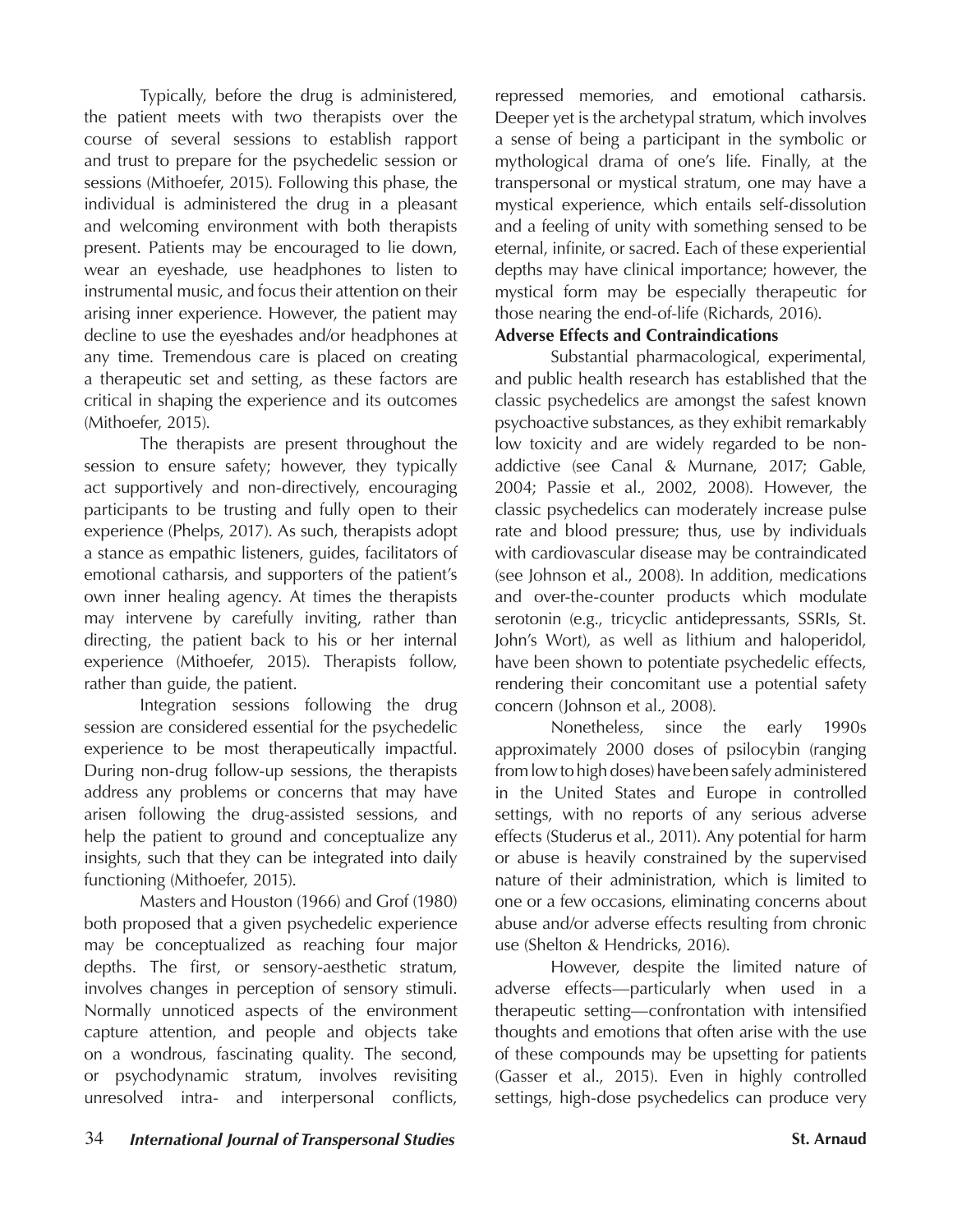strong psychological effects, including pronounced feelings of anxiety, fear, paranoia, confusion, and psychotic-like reactions (Griffiths et al., 2006; Johnson et al., 2008; Strassman, 1984). Studerus et al. (2011) further noted that an extremely small minority of research participants who received psilocybin in a therapeutic context experienced transient anxiety and depression in the weeks following administration. However, these adverse effects were resolved within a month. Ultimately, very limited harm has been reported in the contemporary era of psychedelic research; when dosage, set, and setting are carefully controlled, patients can typically manage any challenging thoughts, emotions, or memories that may arise. Importantly, research suggests that even many elderly and ill patients can safely manage the strong emotions evoked by psychedelic compounds (see Richards, 2016).

Importantly, distressing psychedelic experiences are typically transient and have not been shown to be causative of more enduring psychological disturbances. For example, an epidemiological study by Johansen (2013) found that psychedelic use was not associated with psychosis or hallucinogen persisting perceptual disorder (flashbacks). Similarly, Krebs and Johansen (2013), using data from 2001 to 2004 from the *National Survey on Drug Use and Health*, found that psychedelic use was associated with a decreased likelihood of psychiatric symptoms. However, although psychedelics do not appear to evoke spontaneous mental illness or psychoses in otherwise healthy individuals, it has been proposed that they may precipitate these problems in predisposed individuals (Nichols, 2016; Vardy & Kay, 1983). Accordingly, the use of psychedelics with those who have a psychotic disorder or are at risk of developing one is typically considered one of their major contraindications (Cohen, 1985; Johnson et al., 2008).

# **Psychedelic-Assisted Psychotherapy at the End of Life**

Beginning in the 1960s, it was found that psychedelic-assisted psychotherapy could help improve mood, quality of life, and interpersonal openness, and reduce depression, anxiety, and fear of death in patients with life-limiting illnesses (e.g., Grof et al., 1973; Kast, 1966; Richards et al.,

1977). Through the use of psychedelics, patients' thoughts and feelings surrounding death could be more fully experienced and explored, thus helping patients achieve a sense of meaning and acceptance (Pahnke, 1969). This approach thus differs from the use of psychoactive substances for palliative sedation, such as potent benzodiazepines, which are meant to relieve suffering by decreasing patients' conscious awareness (Maltoni et al., 2012).

Corroborating the initial phase of research conducted in the mid-20th century, recent trials of psychedelic-assisted psychotherapy for the treatment of existential suffering have also reported promising results. For example, Grob et al. (2011) found that psychedelic-assisted psychotherapy could help attenuate existential distress in 12 patients with advanced-stage cancer. The researchers noted statistically significant reductions in symptoms of depression and anxiety at 1 and 3 months posttreatment and reported no serious adverse events. Similarly, Gasser et al. (2014) evaluated the safety and efficacy of psychedelic-assisted psychotherapy in 12 patients with existential suffering due to a life-threatening illness. They found significant reductions in symptoms of anxiety and reported no serious adverse events.

More recently, Griffiths et al. (2016) evaluated psychedelic-assisted psychotherapy for the treatment of existential distress in 51 patients with life-threatening cancers. The researchers noted significant decreases in symptoms of depression and anxiety, increases across various indices of well-being, and reported no serious adverse events. Comparably, Ross et al. (2016) found that a single, psychedelic-assisted psychotherapy session produced significant reductions in end-of-life anxiety and depression in 29 patients with lifethreatening cancers and reported no occurrences of serious adverse events.

The promising recent findings of Grob et al. (2011), Gasser et al. (2014), Griffiths et al. (2016), and Ross et al. (2016) serve to further bolster the initial phase of research implicating the utility of psychedelic-assisted psychotherapy for those experiencing psychological and existential suffering at the end-of-life. The studies conducted by Griffiths et al. (2016) and Ross et al. (2016) are particularly

**Psychedelic-Assisted Self-Transcendence at End-of-Life** *International Journal of Transpersonal Studies* 35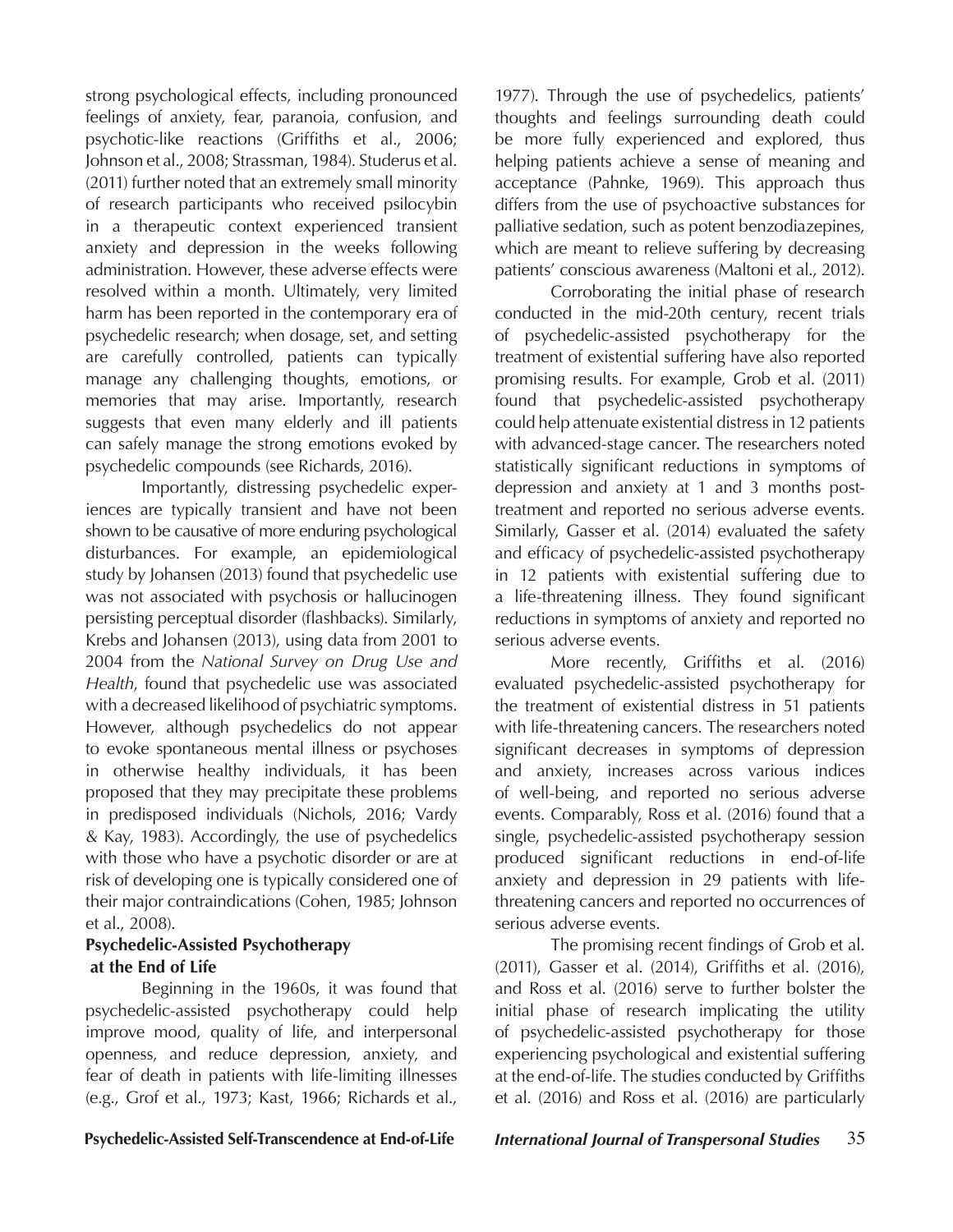significant in that they are the largest, randomized controlled trials of psilocybin to date. Critically, these studies demonstrate that remarkable benefits can be achieved from even a single administration. The efficiency of this treatment modality is thus particularly relevant for patients with life-threatening illnesses who may not have the time to devote to a lengthy course of therapy. However, perhaps most importantly these studies demonstrate the safety of using psilocybin in this patient population.

What is particularly interesting about these studies is the significant association between the occurrence of a psychedelic-induced mystical experience and the most pronounced therapeutic outcomes (Griffiths et al., 2016; Ross et al., 2016). In fact, the participant-rated intensity of the mystical experience statistically mediated therapeutic improvements in both the Griffiths et al. (2016) and Ross et al. (2016) studies. These findings correspond with contemporary research using healthy volunteers in which psychedelic-induced mystical experiences predicted lasting positive changes in attitudes, mood, behavior, and spirituality (Griffiths et al., 2011; MacLean et al., 2011). They also parallel historic findings in which palliative patients who had a psychedelic-induced mystical experience reported reduced despair, anxiety, and fear of death, deepened relationships, and enhanced wellbeing (e.g., Grof & Halifax, 1977; Kurland, 1985; Pahnke, 1967, 1969; Richards et al., 1977). To better understand the salubrious effects of mystical states and the role for psychedelic substances at the endof-life, we now turn to an overview of existential suffering and self-transcendence.

# **Psychedelic-Assisted Self-Transcendence and the Alleviation of Existential Suffering**

Although suffering is often simply equated with physical pain, the term does not connote strictly physical determinants. Instead, suffering may also stem from psychological, social, and existential sources (Saunders, 1988). Suffering can thus be viewed as a complex phenomenon involving an aversive emotional state resulting from the loss, or threatened loss, of the integrity of the individual (see LeMay & Wilson, 2008). For example, Cassel (1982) defines suffering as "the state of severe distress associated with events that threaten the intactness

of the person" (p. 640), while Kearney (2000) views suffering as "the experience that results from damage to the whole person" (p. 5).

Perhaps unsurprisingly, research suggests that existential suffering is amongst the most devastating forms of distress experienced by many patients nearing the end-of-life, with some studies indicating it is of patients' greatest concern (Cassel & Field, 1997; Greisinger et al., 1996). Indeed, given that suffering occurs upon the experienced or anticipated loss of part of one's self or life, awareness of approaching death—and with it the ultimate loss of self—frequently evokes tremendous despair (Yalom, 2008). Paul Tillich (1952) described this awareness of one's future non-existence as ontological anxiety—the terror of death and the loss of being. This distress is particularly evident amongst individuals approaching end-of-life for whom death is developmentally/normatively offtime (Weenolsen, 1988).

Due to growing awareness of its clinical importance at the end-of-life, existential suffering has garnered increased consideration over the past few years (see LeMay & Wilson, 2008). In a comprehensive review of the literature, Boston et al. (2011) identified numerous conceptualizations of existential suffering/existential distress, which they view as a single conceptual entity. These include existential pain (Strang et al., 2004), spiritual despair (Edwards et al., 2010), existential distress (Kissane, 2000), demoralization syndrome (Clarke & Kissane, 2002), and spiritual distress (Caldeira et al., 2013). Although these are not strictly analogous constructs, Boston et al. (2011) noted that the core symptom profile of this overarching syndrome include the loss of meaning in life, hopelessness, depression, a sense of being a burden, disturbance in one's connection to self, others, the world, or the transcendent, isolation, anticipatory grief, and death anxiety. Chochinov (2006) likewise suggested that differentiating between these various terms and conceptualizations is less critical than appreciating the shared domain they address—the human need to find a deep sense of meaning, connection, and hope at the end-of-life.

Research has demonstrated that addressing existential distress is crucial to enhancing quality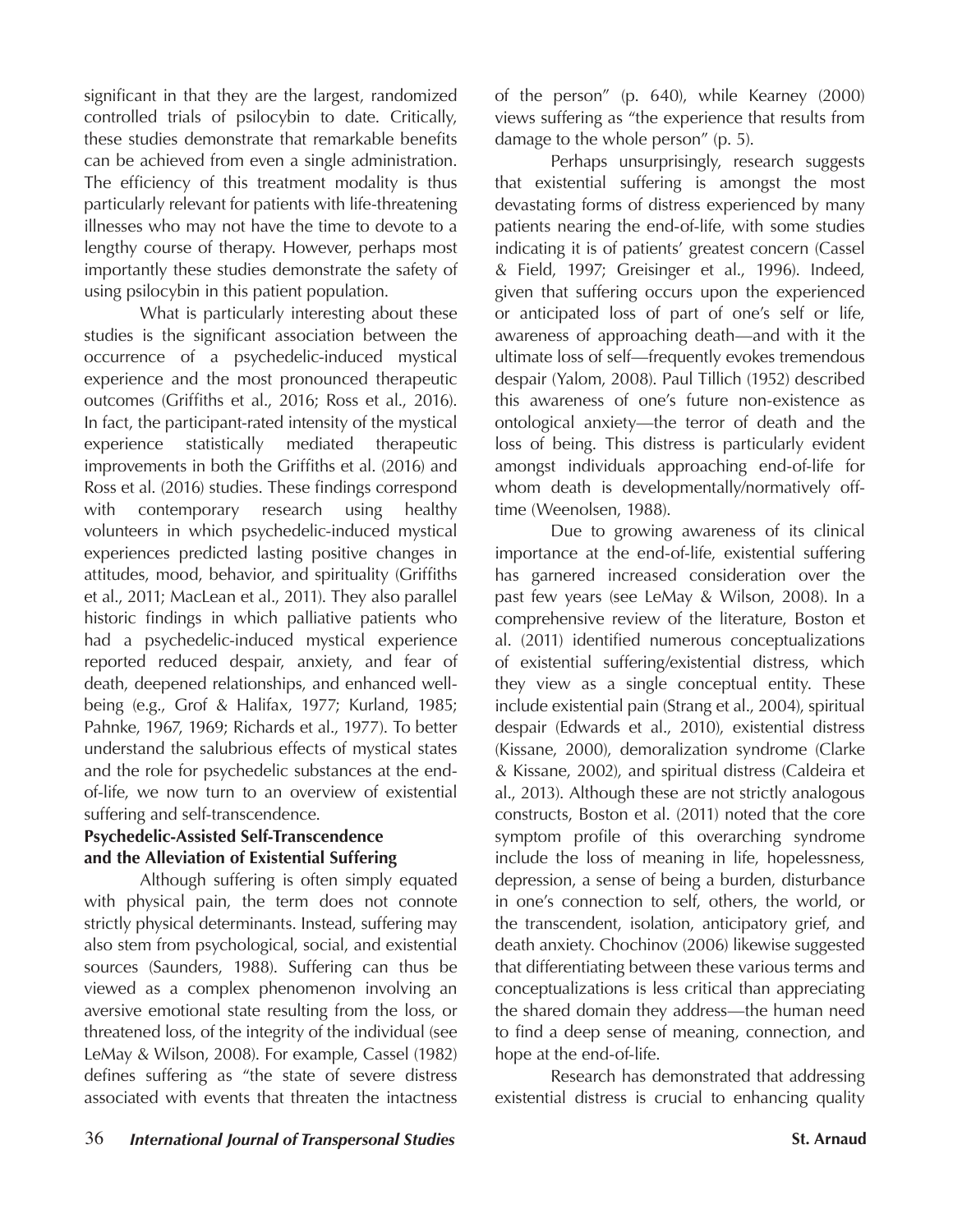of life and well-being (Le May & Wilson, 2008). For example, existential suffering can manifest in debilitating physical symptoms, such as acute pain (e.g., Chochinov, 2006), and may increase the desire for a hastened death, even when physical symptoms are effectively managed (Moss & Dobson, 2006). Thus, Cohen et al. (1996) have argued that the role of existential factors in patient well-being cannot simply be reduced to physical or even psychosocial determinants.

Yet, despite its relevance to end-of-life, existential suffering remains a neglected area of care, largely due to a lack of effective treatments (Boston et al., 2011). Interestingly, Acton and Wright (2000) and Cassel (1982) have argued that an intervention designed to promote self-transcendence may help to assuage existential suffering/distress. Indeed, growing research in gerontology and palliative care indicates that self-transcendence can help patients achieve a sense of equanimity and acceptance by adopting a broader transpersonal or cosmic perspective towards life and death (see Reed, 2003; Tornstam, 1989).

### **Conceptualizing Self-Transcendence**

The field of transpersonal psychology has long been concerned with personal transformation and the important role of self-expansive, spiritual, and mystical states of consciousness in human well-being and development (Hartelius et al., 2013). Transpersonal psychology has explicit origins in the writings of William James (1902), who noted that our ordinary, waking state of consciousness is but one of many that we are capable of experiencing. In addition to this waking state, various non-ordinary states of consciousness can be obtained (Tart, 1975). Of these, *self-transcendent* states involve a temporarily decreased awareness of self and, simultaneously, increased feelings of connectedness, belonging, and unity (Yaden et al., 2017).

Self-transcendent states are believed to exist on a spectrum of intensity described as the unitary continuum (Newberg & d'Aquili, 2000). At the low end of the spectrum are positioned states such as mindful awareness and flow, whereas in the midrange fall the self-transcendent emotions, such as awe. At the furthest end lies the mystical experience which, as the most potent form of selftranscendent state, usually involves complete selfdissolution, leaving the person feeling a sense of unity with something greater than their personal self (Hood, 2016).

Mystical experiences are typically felt to be profoundly religious/spiritual in nature and are a common component of numerous religious traditions (Newberg & d'Aquili, 2000). In fact, it has been argued that the mystical experience may form the basis of human religion/spirituality (Maslow, 1971). In such a way, religion/spirituality is thought to be largely rooted in the natural, human capacity for self-transcendent states of consciousness (MacDonald et al., 2015), regardless of the innumerable ways in which they may be experienced and interpreted (Ferrer, 2011).

However, although the term selftranscendence has been used to describe temporary mental states involving a decreased sense of self and increased feelings of connectedness, the term has also been used to describe a personality trait or disposition (Yaden et al., 2017). In this regard, self-transcendence may be defined as one's general sense of "connection to something higher—the belief that there is meaning or purpose larger than ourselves" (Peterson & Seligman, 2004, p. 48). Selftranscendence as a trait involves feelings of awe, hope, and gratitude; it reminds us of how small we are and gives us a sense of significance via our inclusion within something larger (Peterson & Seligman, 2004). Like self-transcendent states, selftranscendence as a trait is similarly intrinsic to human nature and is not incumbent upon metaphysical beliefs or dogmas of any kind (Elkins et al., 1988; Streib & Hood, 2013). In other words, although selftranscendence is often expressed in religious or spiritual terminology, it is universally accessible in the awe-inspiring feeling of oneness and connection with something beyond one's personal self, such as nature or the cosmos (Cassell, 1982).

## *Self-Transcendence as a Developmental Process*

Although self-transcendence may be viewed as a static trait, it can also be understood developmentally, as a trait that steadily increases over the course of adulthood (Levenson et al., 2005). In such a way, self-transcendence entails a gradual expansion of self-boundaries as well as the mature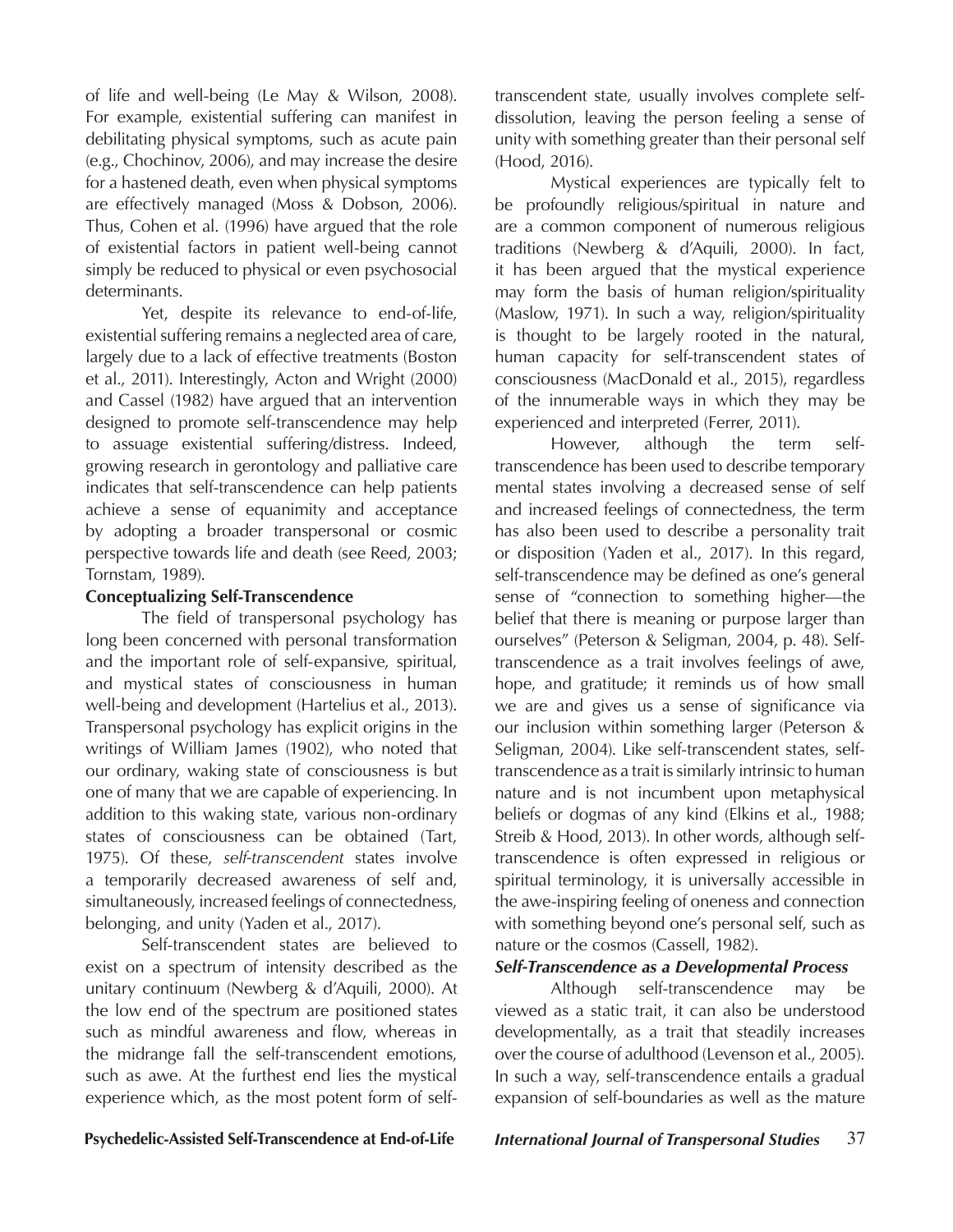perspective that develops through this process (for a review of self-transcendence, see Garcia-Romeu, 2010). Maslow (1971) argued that self-transcending individuals have reached "the very highest and most inclusive or holistic level of human consciousness, behaving and relating, as ends rather than means, to oneself, to significant others, to human beings in general, to other species, to nature, and to the cosmos" (p. 269).

Levenson et al. (2001) noted that experiences of loss are integral to the developmental process of self-transcendence. For example, normative transitions from one "season" of life to another require change, which invariably entails loss of a former self-concept or identity (Marcia, 2010). Similarly, with increasing age one gradually faces the loss of friends, family, career, bodily functioning, and so on. Although distressing, the experienced loss of part of one's self or life may foster hypohabituation and self-reflection, which can lead to potential liberation from the constraints of a former self-concept. This allows one sense of self to expand in identification with a frame that goes beyond one's current self-boundaries (Levenson et al., 2001). Thus, inasmuch as an individual is *able* to transcend a loss by expanding his or her sense of self, a crisis can be an opportunity for growth. Reed (2009) argued that self-transcendence is the underlying process mediating between an existential crisis—whether the normative loss of a life transition or the traumatic loss of some aspect of one's life or self—and well-being.

As such, self-transcendence will—under normative conditions—increase as one sustains, mourns, and transcends losses over the course of adulthood, thus slowly preparing the individual to surmount the ultimate loss of self—one's death (Weenolsen, 1988). According to Erikson (1997), without resolving this final developmental crisis, an individual will experience existential suffering. However, although Erikson (1997) believed that resolution of this crisis required the development of ego-integrity, Tornstam (1989) argued that it in fact entails a heightened degree of self-transcendence. Following Tornstam, Joan Erikson (1997) expanded her husband's eight-stage model by proposing that there is indeed a ninth, self-transcendent stage of development, entailing a shift from a rational and

materialist perspective to a cosmic and transcendent one. As one develops towards an ever more pronounced degree of self-transcendence:

An impression of being One all together becomes dominant. As a consequence, the degree of self-centeredness will diminish. To a certain extent, the enclosed self is disaggregated and substituted with a cosmic self. Individuals no longer look upon themselves as especially important. They may perceive themselves as part of a cosmic flow of energy, in which the flow of energy, and not its parts is the important thing. This also involves a redefinition of the perception of life and death. It is not the individual but rather the total flow of life that is important. It is only logical then that the fear of death will decrease while feelings of affinity with past, present and future generations will be enhanced. (Tornstam, 1989, p. 60)

Thus, in order to resolve the final developmental crisis of death, one must transcend his or her separate, personal self—one must experience a sense of identification and oneness with that which endures beyond death, whether that be conceptualized as nature, the cosmos, God, or some other transpersonal reality. Although this maturation towards greater levels of selftranscendence typically develops over the course of adulthood, it is not contingent upon age, and may be accelerated (Reed, 1991; Tornstam, 1989). For example, this might apply to a young woman who finds herself with a terminal cancer diagnosis at the age of 35. She must now prematurely resolve the developmental crisis of death at an age that is normatively off-time. Although this is a very heavy burden, Marcia (2010) emphasized that premature resolution of what are normatively later developmental crises is possible.

Tomer and Eliason (2008) proposed that the ideal therapeutic approach to existential suffering associated with the crisis of death is a direct experience of self-transcendence—a state of mystical consciousness. As the most potent form of selftranscendent state, during a mystical experience the individual entirely loses personal individuality in the experience of ego-death, though *retains* conscious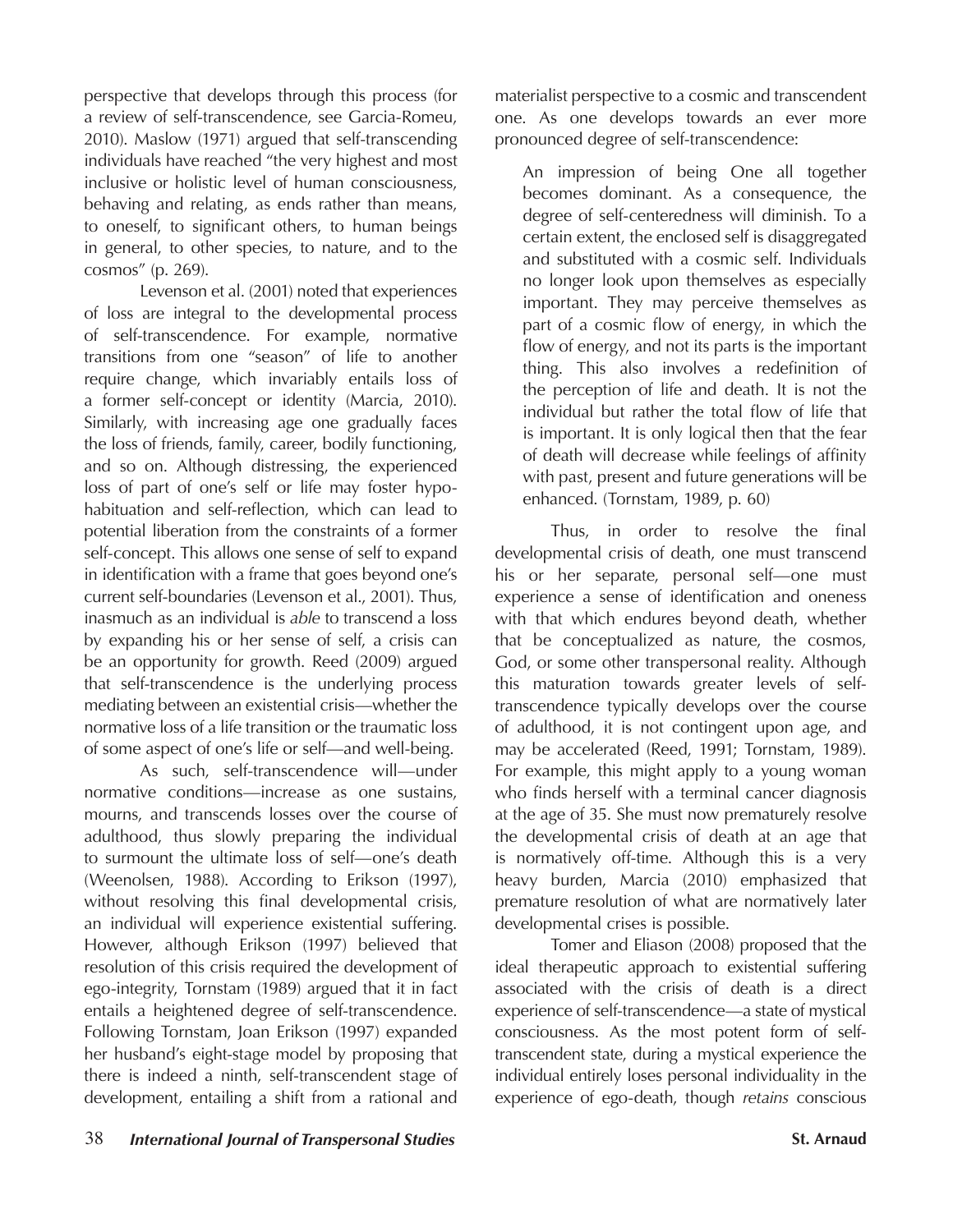awareness in an experience of being part of a reality greater than self (Pahnke, 1969). Through the experienced loss of bodily, egoic, and social aspects of identity, though retention of conscious awareness, the person is enabled to directly experience him or herself as a small facet of something much more enduring that will continue beyond his or her death (Hood & Morris, 1983). In other words, in the mystical state it is possible to experience non-separation and oneness with the fundamental ground of being, regardless of how it is interpreted (Levenson et al., 2001). Cassell (1982) noted that:

When experienced, transcendence locates the person in a far larger landscape. The sufferer is not isolated by pain but is brought closer to a transpersonal source of meaning and to the human community that shares those meanings. Such an experience need not involve religion in any formal sense; however, in its transpersonal dimension, it is deeply spiritual." (p. 644)

Thus, the ultimate fear is not of death itself, but the sense of meaninglessness, disconnection, and hopelessness it engenders (Weenolsen, 1991). Yet, one need no longer despair after having directly experienced him or herself as a part of a vaster and more enduring reality. This is what Lifton (1976) described as experiential transcendence in the service of symbolic immortality. This sense of immortality requires neither the denial of death nor the belief in a personal afterlife, but rather the maintenance of a sense of connection and continuity with that which transcends death. This, in turn, serves to buffer against death anxiety, hopelessness, and meaningless (i.e., existential suffering). Crucially, numerous studies have shown that self-transcendence is a central predictor of wellbeing at the end-of-life, even after controlling for other critical variables (for reviews see Coward & Reed, 1996; Reed, 2009).

# **Psychedelic-Assisted Mystical Experiences and the Development of Self-Transcendence**

At this point a critical question becomes: can psychedelic-facilitated mystical experiences be harnessed to catalyze the process of selftranscendence at the end-of-life? In other words, might psychedelic-assisted psychotherapy be used to aid one's liberation from the boundaries of the personal self by inducing an experience of complete self-dissolution (ego death) and subsequent selfexpansion (rebirth)? Previous findings strongly suggest that they may.

For example, Pahnke (1967, 1969) found that patients experienced the most dramatic therapeutic effects in the wake of a psychedelic mystical experience. Once an individual had a mystical experience, life and death came to be viewed from a new perspective. As the patient's personal sense of identity or self faded away, he or she became aware of being part of something much vaster and felt that "all is one." The person was able to approach the end of their life with a sense of tranquility and a loss of despair, anxiety, and fear of death. Pahnke noted that these therapeutic outcomes were most pronounced upon complete surrender to the experience of ego-loss and positive self-transcendence, which is often experienced as a moment of death and rebirth.

Similarly, Fisher (1970, 1972) found that patients who had a psychedelic induced mystical experience developed a new perspective towards life and a reduced fear of death. Patients reported that their sense of identity would often expand into a sense of "oneness" with the unfolding process of life or the universe. Fisher proposed that in the mystical state, one directly experiences shared identity with something extending beyond one's physical self, thereby reducing or eliminating death anxiety.

Richards (2009) has similarly described the benefits of mystical experiences for patients at the end-of-life. Richards noted that for patients who had a psychedelic-induced mystical experience, fear of death was replaced with a sense of curiosity and trust, as the notion of eternity, a perspective outside of space and time, and overwhelming love were directly experienced in the mystical state. However, the reality of physical death was not denied. Rather, the continued existence of the individual self ceased to be of chief relevance. For these patients, life came to be seen through an expanded lens extending beyond one's personal existence, which attenuated the fear of death, anxiety, depression, alienation, and preoccupation with pain. These patients thus became more integrated, better able to embrace the

**Psychedelic-Assisted Self-Transcendence at End-of-Life** *International Journal of Transpersonal Studies* 39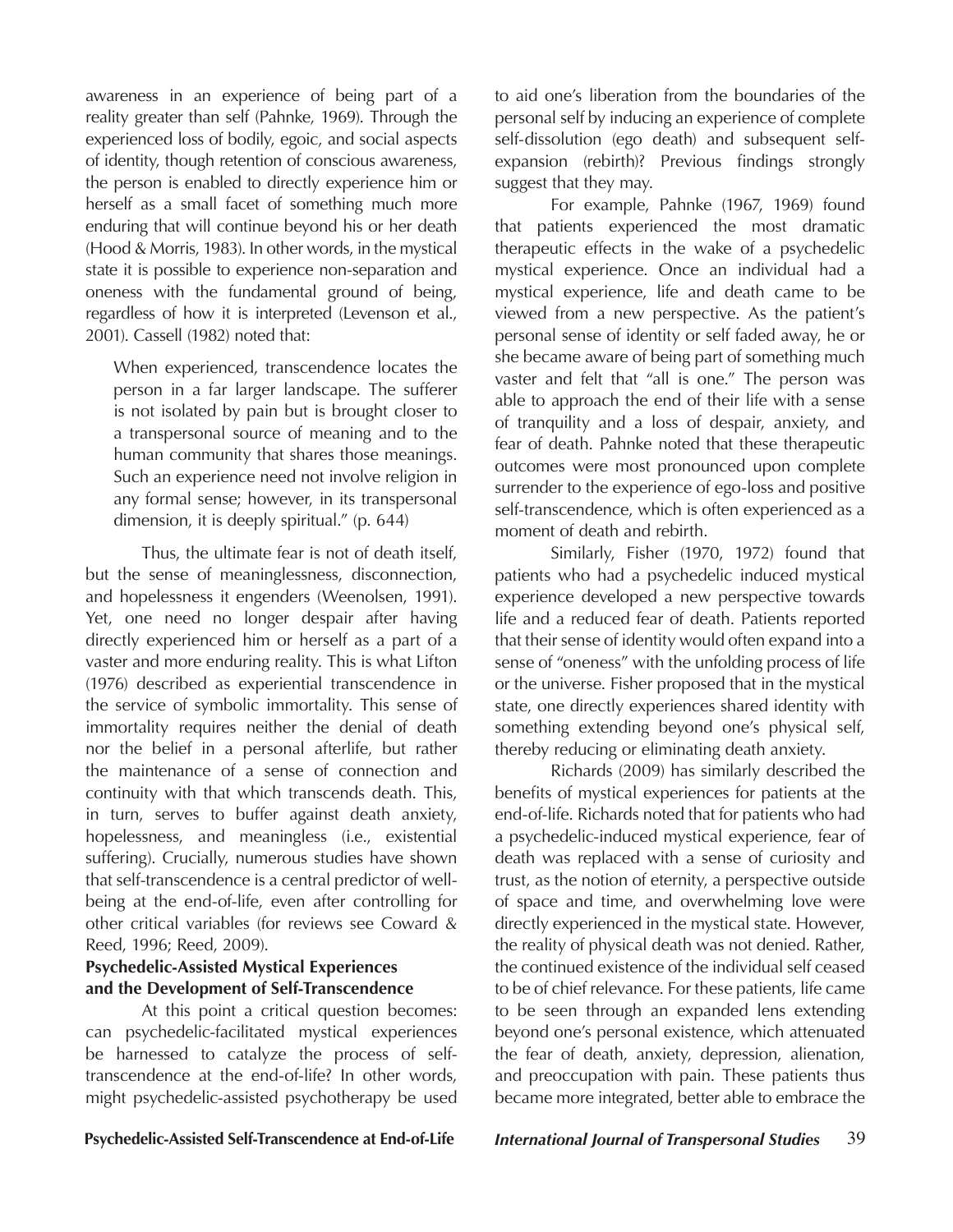remainder of their life, and more open to reconciling with family members (Richards, 2009).

More recently, Swift et al. (2017) and Malone et al. (2018) conducted follow-up interviews with participants in the aforementioned Ross et al. (2016) study. During their psilocybin sessions, many participants reported an experienced loss of self and feelings of connection/unity, the core facets of a mystical state (Swift et al., 2017; Malone et al., 2018). Importantly, this sense of ego-dissolution and unity brought relief for many patients, with nearly all participants noting the development of a new understanding and acceptance of death and dying (Swift et al., 2017). For example, one participant reported that her psilocybin experience provided "a greater understanding of global connectedness," noting that this sense of belonging helped to ease her fear of death:

[The psilocybin] just opens you up and it connects you... it's not just people, it's animals, it's trees—everything is interwoven, and that's a big relief... I think it does help you accept death because you don't feel alone, you don't feel like you're going to, I don't know, go off into nothingness. That's the number one thing you're just not alone. (Swift et al., 2017, p. 499)

Another participant similarly reported feelings of self-transcendent connection and unity which also helped her to reconcile fears surrounding death and dying:

I felt like this was really dealing with death... I'm in the forest and there's this beautiful, loamy, woodsy, green, lush kind of woods, and I'm down below the ground... And it felt really, really good, and I thought, "That's what happens when you die. I am going to be reconnected with this beautiful world. This earthy world that we live in... It was just simple. It was gorgeous. (Swift et al., 2017, p. 500)

Importantly, many participants noted that these feelings of connectedness were not transient but left an *enduring* self-transcendent perspective, lasting well beyond the session. For example, one participant reported, "I was the cloud, I was everything, and that was the theme throughout the whole [experience], that I was all this—this was me. And it was so wonderful... to believe that. And I still do—that is me" (Malone et al., 2018, p. 5). Furthermore, she felt as if she experienced her own death (ego-death) on two occasions during the experience and emerged both unafraid and viewing it as an integral part of existence. She noted, "I was just part of this big beautiful world ... and that's what's going to happen when I die ... maybe death is a beautiful thing" (Malone et al., 2018, p. 5).

It is clearly evident that the patients' attitudes and perspectives fostered by the psychedelic experiences as reported by Pahnke (1967, 1969), Fisher (1970, 1972), Richards (2009), Swift et al. (2017), and Malone et al. (2018) closely resemble descriptions of self-transcendence in the palliative care and gerontology literature, such as noted by Tornstam (1989). This strong correspondence suggests that, when judiciously utilized, psychedelics may help further catalyze the developmental shift to a self-transcendent metaperspective. In other words, mystical experiences—as a temporary state of selftranscendence—may help facilitate the development of a more enduring self-transcendent trait (Yaden et al., 2017). By providing a direct experience of pronounced self-transcendence, this mystical state of consciousness could thus help patients resolve the final development crisis, thereby reducing existential distress as one approaches the end of life.

However, the complex interrelation of states and traits remains a point of contention (see Wilber, 2006). It must be emphasized that a temporary, self-transcendent state cannot be considered synonymous with an enduring, self-transcendent trait. Whereas traits are "consistent and stable modes of an individual's adjustment to his [or her] environment," states may be viewed as "present activity, temporary states of mind, and mood" (Allport & Odbert, 1936, p. 26). Nonetheless, an enduring question in psychology has been: can the occurrence of temporary states lead to the development of enduring traits? Growing research suggests that this question can now be answered in the affirmative.

From a neurological standpoint, it has been argued that temporary activation of neural networks can lead to neuroplastic changes in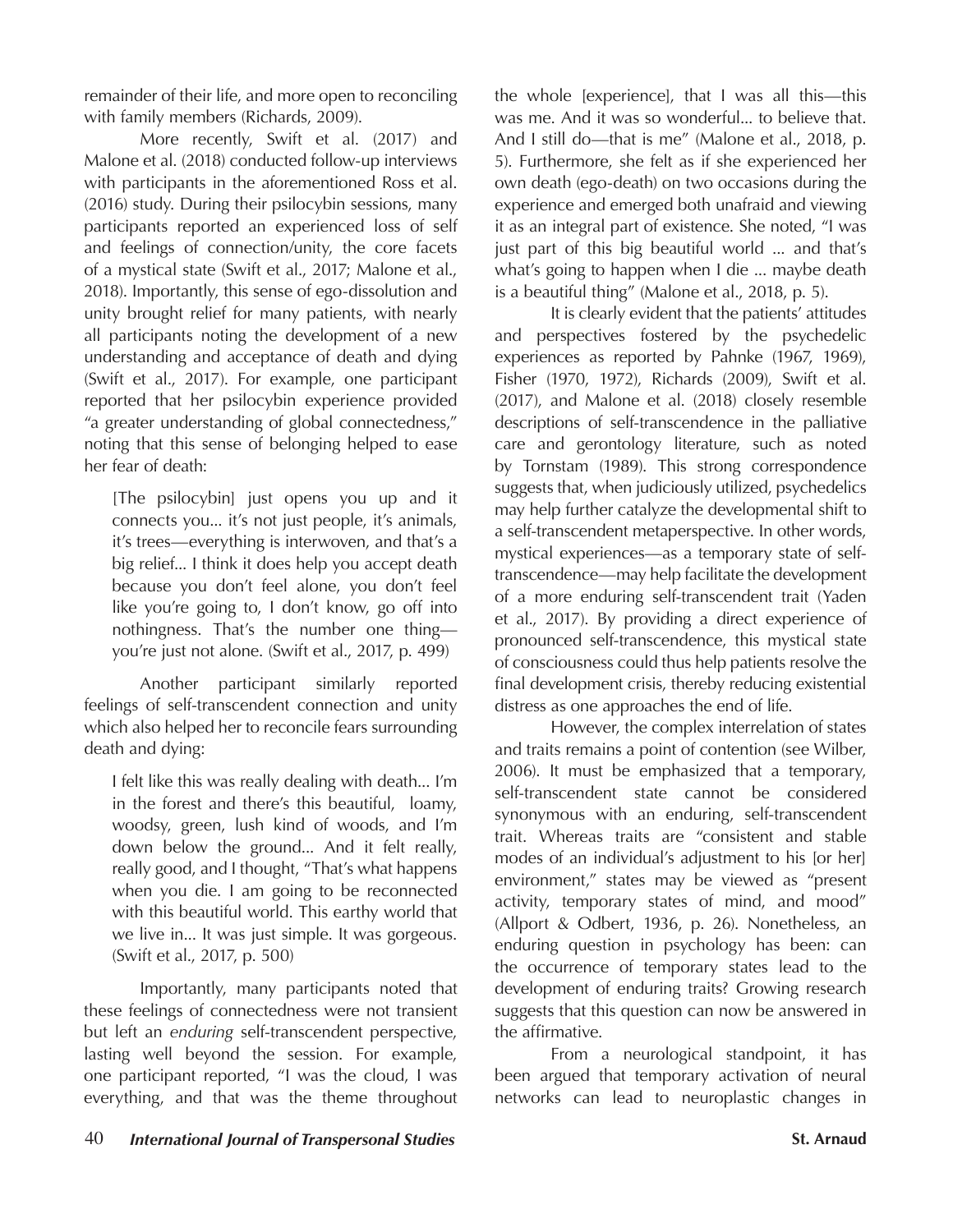brain structure and functioning (Cahn & Polich, 2006; Garland et al., 2010). For example, Holzel et al. (2011) have documented neuroscientific evidence that mindfulness practice (inducing temporary states of mindfulness) can lead to changes in brain functioning associated with heightened trait mindfulness. Similarly, Kiken et al. (2015) demonstrated that induction of states of mindfulness via meditation practice can lead to increases in trait mindfulness. These studies support the argument made by Levenson and colleagues (2005) that it is possible to foster the development of a self-transcendent perspective (trait) through intentional induction of self-transcendent states via practices such as meditation. Furthermore, Carhart-Harris and Nutt (2017) proposed that 5-HT2A activation by the classic psychedelics modulates neuropsychological change, citing evidence that enhanced 5-HT2A signaling produces a state of neuropsychological plasticity (see Carhart-Harris & Nutt, 2017 for references). Similarly, Brouwer and Carhart-Harris (2020) provide a compelling review of the literature suggesting that radical, rapid, and discrete neuropsychological transformation can occur through activation of 5-HT2A signalling.

Taken together, these findings suggest that experiencing acute states may indeed lead to the development of more enduring changes in traits. Nonetheless, just because one experiences a powerful self-transcendent state it does not follow that an enduring self-transcendent trait will by default be carried over into one's life. Sidney Cohen argued that the psychedelic experience "is not a spiritual labor-saving device, salvation, instant wisdom, or a shortcut to maturity. However, it can be an opportunity to experience oneself and the world in new ways—and to learn from it" (1967, p. 1). Thus, although psychedelics can produce selftranscendent states with profound import, they must be integrated to have lasting developmental implications, which requires deliberate reflection (Richards, 2016). In such a way, transpersonally oriented, psychedelic-assisted psychotherapy may be understood as a modality which helps patients experience *and* cultivate a self-transcendent perspective, thus helping them navigate life's final developmental crisis.

# **Considerations for the Safe and Ethical Application of Psychedelic Substances**

The Western cultural bias against psychedelics has not only maligned the academic study of these agents but has made it difficult to take a balanced view of their relative harms and benefits (Hood et al., 2009). As a result, over the past 50 years, the use of psychedelic drugs as an adjunct to psychotherapy has remained a highly controversial and polarizing area of inquiry (Nichols, 2016). This is, at least to some extent, due to the historic abuses that have been committed with these substances. Although the therapeutic potential of psychedelic compounds is well documented, it must be equally acknowledged that these drugs have been used in highly unethical ways. For example, the United States military and CIA investigated the properties of psychedelic drugs in highly unethical experiments as agents of warfare and mind-control (see Collins, 1988; Grinspoon & Bakalar, 1979).

Although shameful to acknowledge, this period of research sheds light on contemporary societal fears of these drugs (Dyck, 2008). Highlighting both the beneficent and malevolent ends to which psychedelics may be applied illustrates that they are simply chemical tools. This must be emphasized, as it is ultimately the intentions, values, and structures guiding their use that determines the nature of the outcomes. Just as a scalpel may be used to incise a cancerous tumor or inflict grievous bodily harm, psychedelic compounds may also be used for good or for ill. With both a scalpel or psychedelic, however, it is not the tool itself which is to blame—or praise—but rather, the intent, skill, and maturity of the individual applying it. In such a way, one might consider the current ban on the use of psychedelics in mental healthcare as akin to a ban on the use of scalpels in surgery.

Nonetheless, with the resurgence of psychedelic research, and growing likelihood of their eventual re-legalization and use in psychotherapy (see Emerson et al., 2014), proper consideration of how to guarantee the ethical application of these substances will be paramount. The foremost way in which to ensure patient safety will be the establishment of rigorous protocols for both training psychedelicpsychotherapists and screening prospective patients.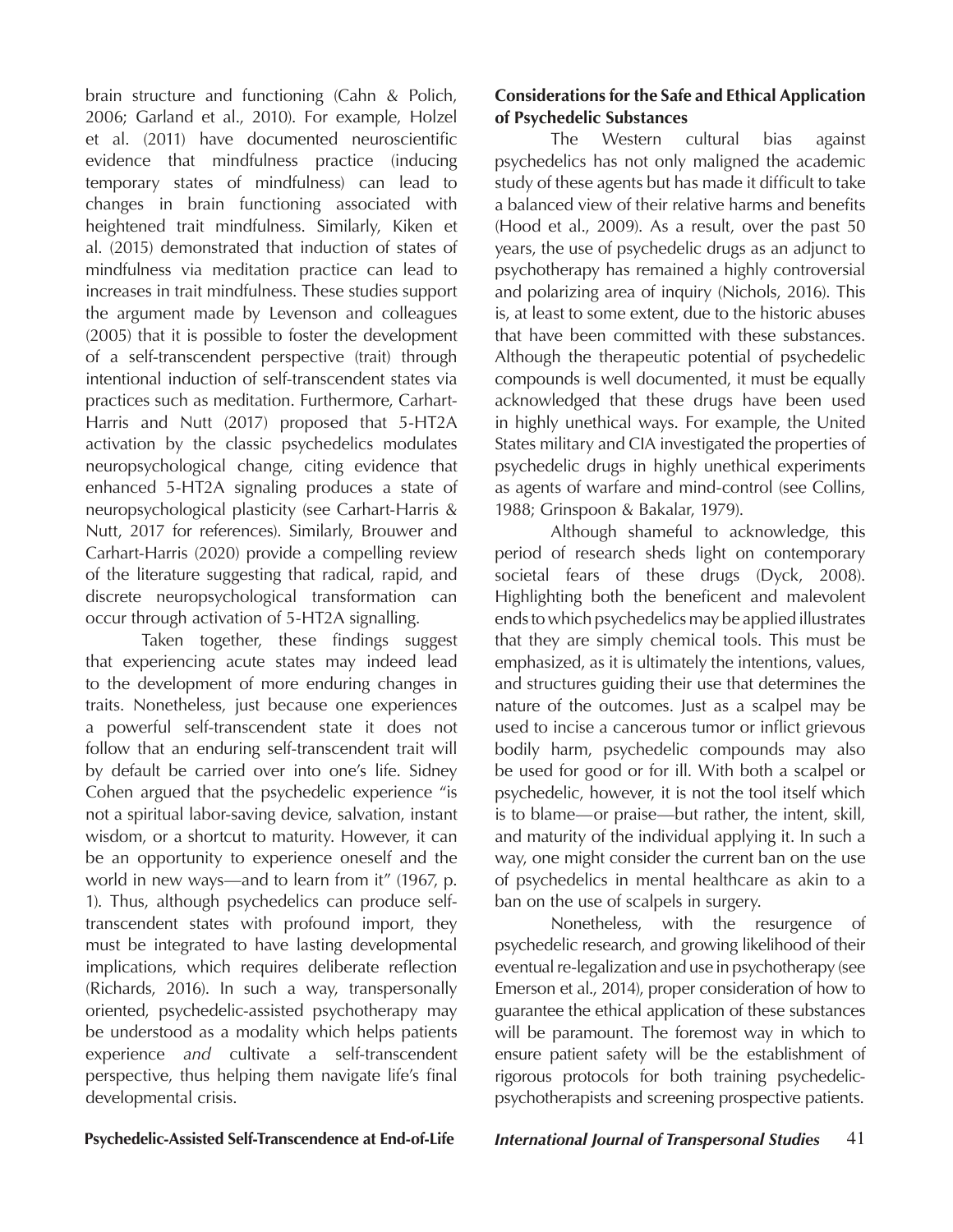# **Psychedelic-Psychotherapists**

To optimize patient care and safety it will be imperative for clinicians to acknowledge the limits of their expertise and utilize specialist services in the application of this modality. As with all pharmacological agents, medical or nursing professionals will likely be required to oversee the administration of psychedelic substances to ensure the physical safety of patients.

However, as previously noted, psychedelics are typically not used as a pharmacotherapy, but rather to precipitate a state of consciousness that catalyzes the therapeutic process. As a result, great consideration will be required to choose the psychotherapists who will conduct the therapy itself, as patients under the influence of psychedelics are exceptionally open to environmental influences (Friedman, 2006). Issues of patient vulnerability, suggestibility, and relational power dynamics take on even greater significance in psychedelic-assisted psychotherapy. Psychedelic psychotherapists require a particularly high degree of psychological and spiritual development, emotional maturity, and ethical integrity to work judiciously with these compounds (Grob, 2007).

Eisner (1997) argued that the capacity for empathy, a decisively nonjudgmental attitude, great patience, and openness of the "mind and heart" are essential qualities for a psychedelic psychotherapist. Phelps (2017) has likewise suggested that therapists utilizing psychedelics must have a pronounced degree of spiritual intelligence to work safely with these substances. In a similar way, Sinnott (2000) argued that any therapist working with transpersonal content must be at a postconventional level of egodevelopment to avoid unskilled interventions that could lead to the traumatic loss of part of a patient's self that may, for example, emerge in a psychedelic experience. At this time, both spiritual intelligence and ego-development can be assessed with validated psychometric scales (e.g., Hy & Loevinger, 1996; King & DiCicco, 2009). Perhaps these measures, or something similar to them, would be useful in the training or selection of psychedelic psychotherapists.

Beyond the requisite psychological and spiritual maturity, specialized training will also be required to be competent in psychedelic-assisted

psychotherapy. Training programs involving didactic, practical, and experiential training are currently being established by the Multidisciplinary Association for Psychedelic Studies and the California Institute of Integral Studies, amongst others (see Emerson et al., 2014; Phelps, 2017). At this time, potential trainees are required to be licensed medical or mental health professionals or clergy/chaplains who have had sufficient psychiatry, psychology, psychotherapy, or pastoral counseling training (Phelps, 2017). It has been suggested that first-hand experience with psychedelics should be included as part of training, as the capacity to safely guide others through a psychedelic sojourn is believed to require personal experience in these realms (Eisner, 1997).

Given that individuals may find religious or spiritual terminology most appropriate to describe their psychedelic experiences (Masters & Houston, 1966), spiritual professionals may be of tremendous assistance to help patients integrate these experiences. When used to foster a spiritual experience, psychedelics may even qualify as *sacraments*, defined as that "through which the holy makes its presence felt" (Dourley, 1981, p. 31). In discussing logotherapy, Frankl (1963) noted that it "does not cross the boundary between psychotherapy and religion. But it leaves the door to religion open and it leaves it to the patient whether or not to pass the door" (p. 143). In the same way, psychedelic psychotherapists must not proselytize, as imposing beliefs and values on patients is a breach of ethical standards. Following the participatory turn (Ferrer, 2011), psychedelic psychotherapists must hold an open, diverse, and multi-focal perspective towards spirituality to ensure that patient's beliefs and spiritual trajectories are honored.

### **Psychedelic Patients**

It will also be essential to have frameworks in place that help distinguish those patients most likely to benefit from those most likely to be harmed. As previously noted, psychedelic substances can be used in demonstrably therapeutic ways, but may also cause psychosis-like reactions or even trigger the onset of a psychotic disorder in predisposed individuals.

In a recent synthesis, Swanson (2018) reviewed the major psychedelic theories from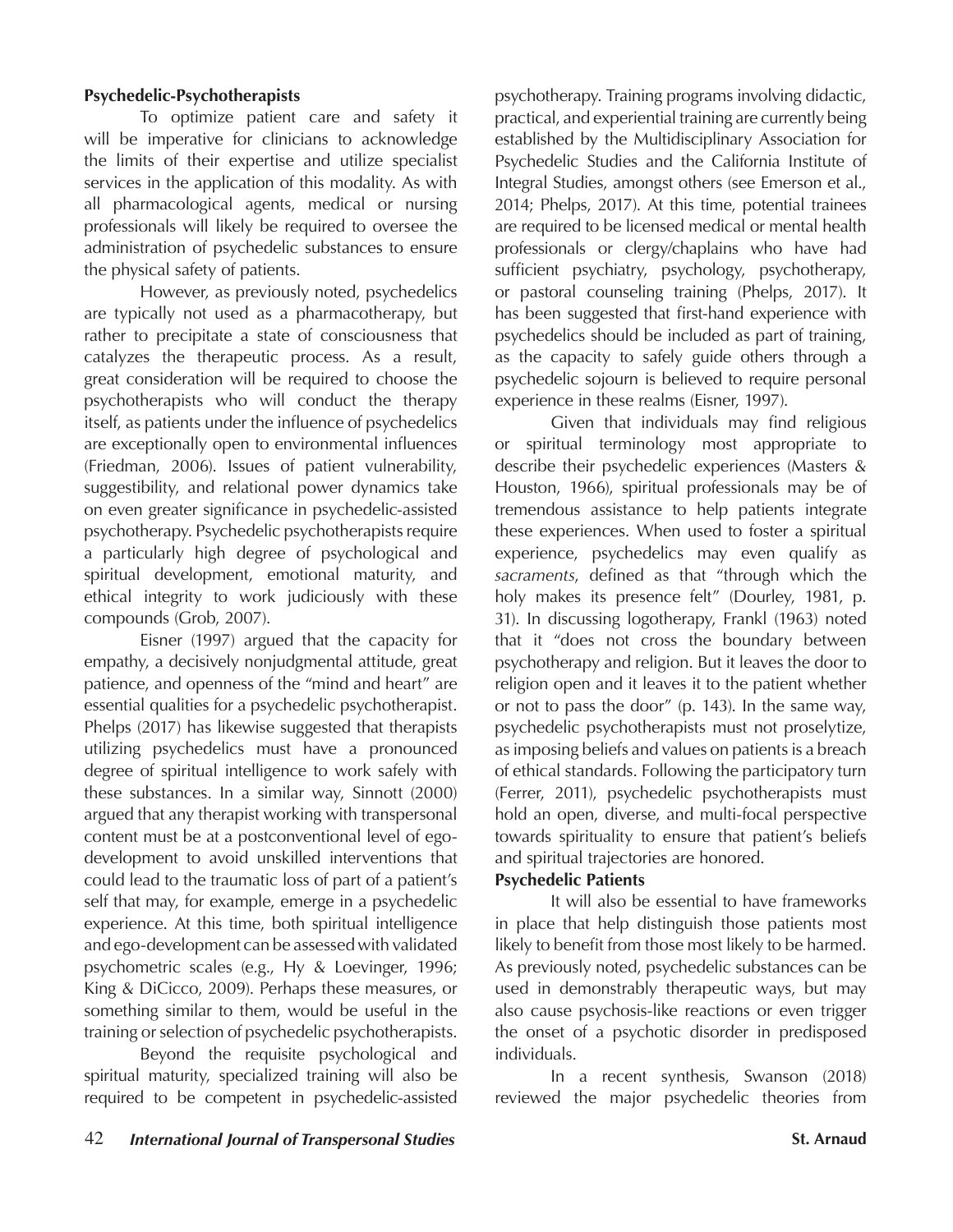the 19th, 20th, and 21st centuries, and presented four areas on which they all converge: 1) psychedelics produce their effects by inhibiting the neuropsychological mechanisms which normally constrain consciousness; 2) too much or too little constraint can contribute to psychopathology; 3) psychedelic effects may appear similar to psychotic symptoms because both involve inhibited constraints; and 4) psychedelic drugs are therapeutically useful precisely because they inhibit these constraints. Thus, psychedelics may be viewed as the quintessential *pharmakon*, at once both a potential remedy or poison (cf. Meier, 1967).

Consequently, it follows that while for some individuals the relaxation of these neuropsychological constraints is potentially dangerous, for others it is potentially advantageous. Developmental psychopathology, in tandem with adult developmental and transpersonal psychology, may be helpful in aiding a delineation. Extensive research in this area has shown that psychotic illnesses do not simply emerge de novo, but rather, have a developmental trajectory. In other words, schizophrenia and related psychotic disorders are the outcome of numerous aberrations and deficits in development over time. Thus, a psychotic-like psychedelic experience in an otherwise healthy individual does not imply that one is now psychotic or will necessarily develop a psychotic disorder (St. Arnaud & Cormier, 2017).

Furthermore, according to adult developmental/transpersonal theory, the extent to which an individual may benefit, or be harmed, from non-ordinary states differs according to their developmental maturity (Cook-Greuter, 2000). Wilber's (2006) notion of the pre/trans distinction suggests that for individuals on a deleterious developmental pathway, self-dissolution via psychedelics may precipitate a pathological opening to the prerational—a regressive movement towards psychosis. Because psychedelic experiences can be highly destabilizing, they may trigger a psychotic response in such individuals, as they do not have the necessary self-structure to tolerate intense primary process affect, fantasy, or imagery (Cortright, 2007), and thus may lose their hold on reality testing. In a similar way, psychoanalysts refer to *lacunae* or holes

in the self-structure of those who have a psychotic disorder or are on a trajectory towards developing one (Harter, 2016).

Conversely, Nelson and Sass (2008) pointed out that although disruption in one's sense of self may induce pathological disruptions in those with, or prone to, psychotic disorders, the very same process can precipitate a beneficial mystical experience in others. In contrast to the potential for psychotic decompensation in those on a deleterious developmental pathway, healthy adult development involves movement from conventional into postconventional bands of ego maturity and beyond (Irwin, 2002). Individuals at these levels of development are able to deliberately and safely deconstruct self-boundaries, as they have developed the prerequisite ego stability to differentiate prepersonal from transpersonal material (Cook-Greuter, 2000). In other words, one must have established a stable self-structure before it can be safely transcended. For individuals on a healthy developmental pathway, self-dissolution may precipitate a non-pathological opening to the transrational or transpersonal. In such cases, inhibition of the normal constraints on consciousness with the aid of psychedelics may lead to ecstatic (though potentially frightening) self-dissolution and mystical union.

# *Psychedelics and Surrender*

Fahlberg et al. (1992) cautioned that selftranscendence requires the individual to first surrender a former self-concept to achieve an expanded sense of self and noted that this form of transpersonal awareness can be distressing. Indeed, self-transcendence requires that we must first accept loss; to disidentify from a former self-concept, one must experience a type of ego loss (or death) and the associated feelings of grief. Stein (2004) argued that the inherent desire for self-transcendence involves a venture into the unknown—that which annihilates the ego. In other words, one first must "let go" of, or mourn, an aspect of self or identity before one can be reborn in a more integrated and expansive self. Given that one may encounter psychodynamic strata of the mind as a result of this ego-dissolution, such as unresolved intra- and interpersonal conflicts and repressed traumatic memories (Richards,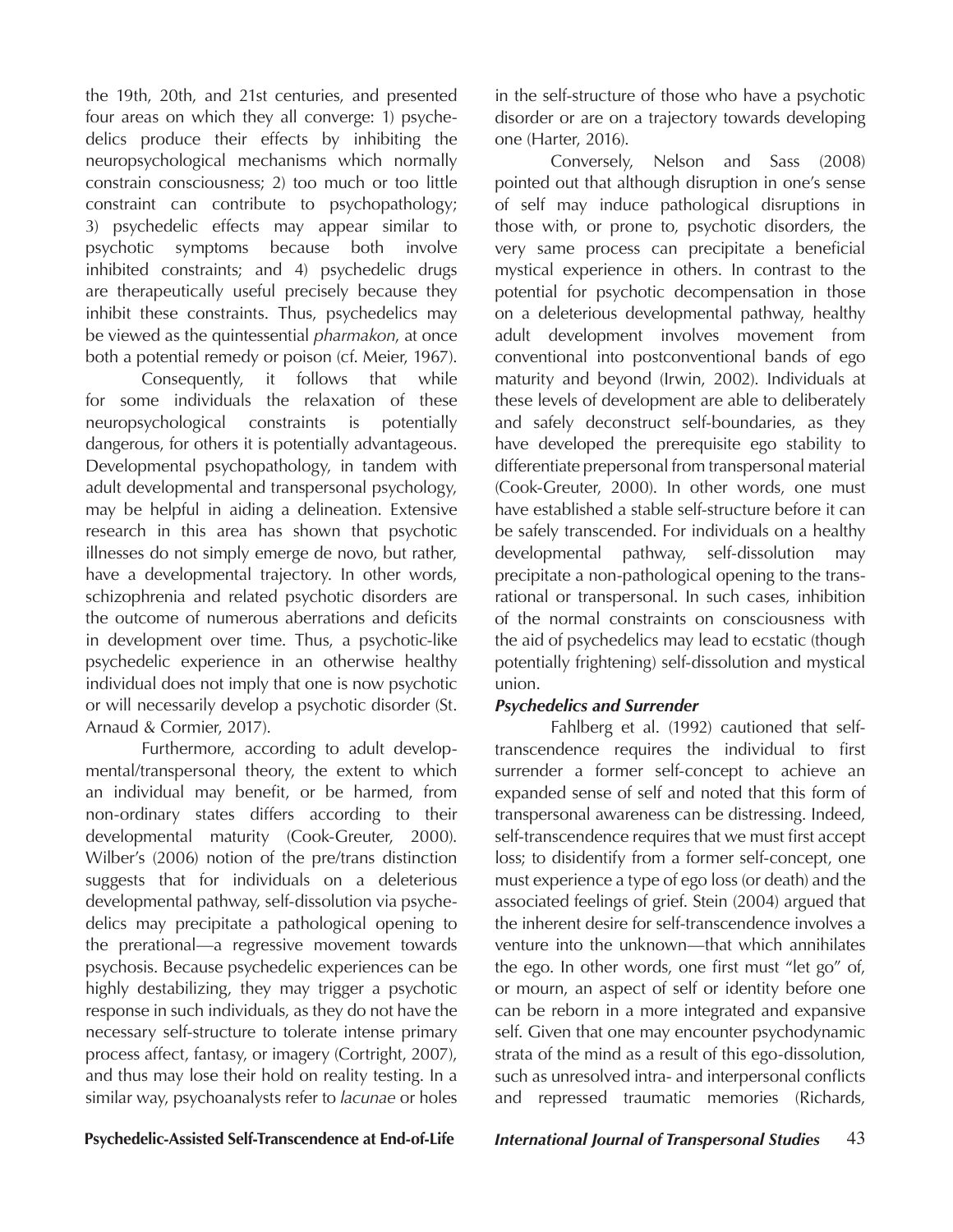2016), the patient must be open to, and capable of integrating, this material.

Indeed, it has been noted since the early period of psychedelic research in the mid-20th century that deliberately surrendering control to whatever arises in the psychedelic state is crucial for a positive experience (Leary et al., 2007). From the perspective of the patient, it is essential that he or she have a serious, conscious intention of "letting go" to whatever arises (Eisner, 1997). Richards (2016) argued that fear and psychotic-like features emerge when one is unable to trust the process and desperately strives to maintain control.

The importance of surrender or acceptance is witnessed in Swift et al.'s (2017) qualitative study. Many patients reported that their psychedelic experience initially felt overwhelming, challenging, or fearful, noting that the difficulty was linked to fears of losing control. One participant reported, "I was watching everything disintegrate ... my past, my relationships, my personality, everything that makes me feel like [me] ... That was terrifying" (Swift et al., 2017, p. 497). However, when participants were able to surrender and accept the experience, the intensity abated, leading to feelings of calmness and peace.

Thus, the desire for self-dissolution and selftranscendence must be entered into intentionally (Levenson et al., 2001). Sundararajan (2002) also proposed that one of the key differences between whether an encounter with the numinous will be experienced as awe-full or awe-some is the desire of the individual to surrender to the experience, to deliberately and receptively allow their self to be dissolved and absorbed into something greater. In other words, both the desire and the requisite maturity for self-transcendence.

Thus, one must be able to distinguish which patients will have adaptive though potentially challenging experiences of self-loss and corresponding self-expansion from those who will have pathological self-loss and psychotic decompensation. To do so, one must assess the developmental history of the patient to understand the potential effects of inhibiting the normal constraints on consciousness. As a basic guideline, patients with cognitive and emotional conditions associated with diminished ego strength are typically not appropriate for psychedelicassisted psychotherapy (Byock, 2018). In other words, perhaps only patients within conventional and postconventional levels of ego functioning have the requisite psychological stability to safely dissolve their self-structure with the aid of psychedelics (cf. Irwin, 2002). In order to assess this dimension as a screening index, it may be advantageous for clinicians to utilize an assessment measure such as the *Washington University Sentence Completion Test* (Hy & Loevinger, 1996) which was designed to assess ego-development.

# **Philosophical Considerations**

Despite evidence that psychoactive substances played a role in various Judeo-Christian, Islamic, and other religious sects (see Hood et al., 2009 for references), some individuals may object to the use of psychedelics on religious grounds by arguing that using psychoactive substances to induce spiritual experiences is either impossible or sacrilegious. However, the similarity between the psychedelic compounds found within plants, animals, and naturally within the human brain suggests that any delineation between natural and artificially generated experience, drug induced or otherwise, is arbitrary (Weil, 1986). Relatedly, some may take offense at the attempt to explain profound spiritual experiences using reductive language. However, understanding how our eyes receive wavelengths of light which are then processed into visual experiences does not detract from the experienced poignancy of a beautiful sunset (Goodman, 2002). In much the same way, explaining the biochemical pathways by which spiritual experiences are mediated need not detract from the profundity, or even veracity, of the experience itself (James, 1902).

Science can neither confirm nor deny the existence of metaphysical or divine realities based on phenomenological accounts of mystical experiences (Shafranske & Sperry, 2005). It can, however, study these experiences without accepting them as revealing ontological truths. Most importantly, it can study the tangible outcomes of these experiences that is, William James's (1902) *fruits* of religious experience (Hood et al., 2009). Although science must remain agnostic on the metaphysical veracity of psychedelic induced mystical experiences, if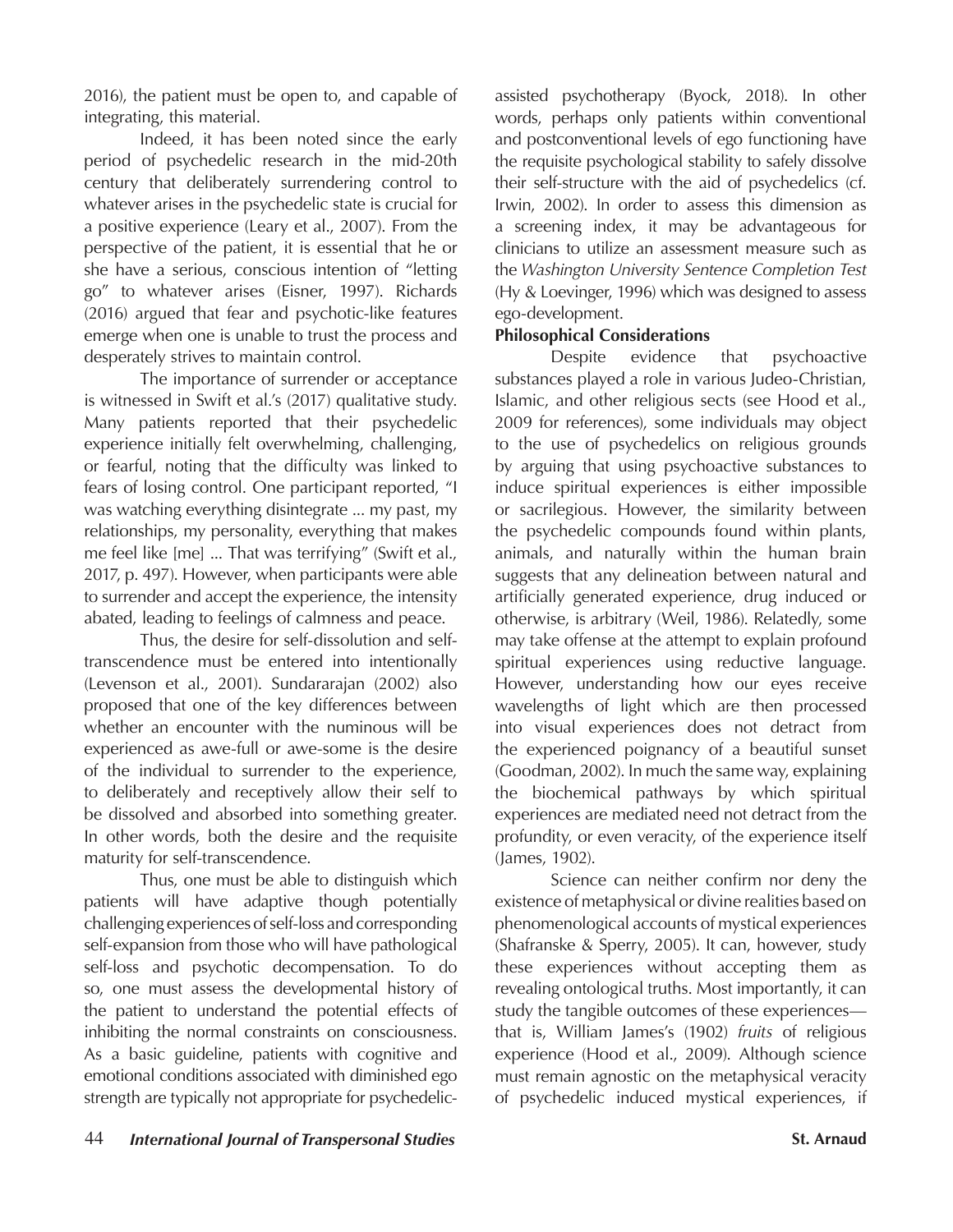nothing else it can and should study their potential contribution to well-being and flourishing.

Nonetheless, the robust empirical finding that the therapeutic effects of psychedelics often derive from the mystical experiences they can induce presents a challenge to contemporary notions about the role of spirituality in healthcare. More than half a century ago Pahnke and Richards (1966) noted that the use of psychedelics to induce mystical experiences was problematic for those health professionals who prided themselves on their "scientific objectivity." However—perhaps somewhat ironically—it is precisely because psychedelics can evoke these states of consciousness under controlled conditions that they hold remarkable import for the scientific study of spiritual experiences and their clinical value. In this sense, psychedelics represent a critical tool for the continued development of transpersonal psychology and psychotherapy.

However, although it is essential to have a scientific appreciation and understanding of these drugs and the experiences they can induce, this must not diminish or otherwise reduce the importance of the phenomenology itself. Bradshaw (1996) raised an important point of concern when she questioned whether biomedical technology though enhancing treatment—may at times overmedicalize our humanity. She cautioned that the spiritual ideal at the core of palliative care must not be rationalized away. Echoing Bradshaw's warning, it is equally imperative that the use of psychedelics to foster transformative self-transcendent experiences not be diminished or merely explained away. We must accept that psychedelics are more than material objects with physiological effects; they hold meanings and shape social discourse as they evolve through the conjunction of individuals in society (Montagne, 1996).

Similarly, Chochinov (2006) argued that there is a substantial difference between the mechanistic application of a treatment and a truly holistic approach to care that accepts and gives credence to the totality of the person—biological, psychosocial, and existential-spiritual. Psychedelicinduced physiological changes and psychedelicinduced spiritual experiences need not be considered mutually exclusive. Rather, they may be viewed as

complementary ways of understanding the same process. By approaching psychedelics holistically not only as potent serotonin agonists but also as spiritual medicines or even sacraments—perhaps an attitude guarding against an overly mechanistic and bureaucratic approach to their use can be instilled. **Conclusion**

It has been said that we are in the midst of a psychedelic renaissance. The word renaissance derives from the French, *to be born again*, and refers to the recovery of culture, skills, learning, or knowledge that had been forgotten (Shafranske & Sperry, 2005). Given that humans have used psychedelics for millennia for therapeutic and spiritual purposes, the burgeoning study of these substances truly qualifies for this label. In fact, psychedelic-assisted psychotherapy may be considered a transpersonal "therapy directly or indirectly concerned with the recognition, acceptance, and realization of ultimate states. As such, it is not new; rather it is perhaps the oldest of all the therapeutic approaches" (Sutich, 1973, p. 3).

Indeed, as this article has sought to highlight, psychedelic-assisted psychotherapy is a promising renascent treatment that may—in particular—afford clinicians with an invaluable option to alleviate existential suffering amongst those approaching the end-of-life. Although psychedelic-assisted psychotherapy will not be a panacea for all individuals, given the severity of existential distress and lack of effective treatment options currently available (Boston et al., 2011; Gasser et al., 2015), surely this modality bears our serious consideration.

# **References**

- Acton, G. J., & Wright, K. B. (2000). Self-transcendence and family caregivers of adults with dementia. *Journal of Holistic Nursing, 18,* 143–158.
- Allport, G. W., & Odbert, H. S. (1936). Trait names: A psycho-lexical study. *Psychological Monographs, 47*(1, Whole No. 211).
- Bogenschutz, M. P., & Johnson, M. W. (2016). Classic hallucinogens in the treatment of addictions. *Progress in Neuro-Psychopharmacology and Biological Psychiatry, 64,* 250–258. https://doi. org/10.1016/j.pnpbp.2015.03.002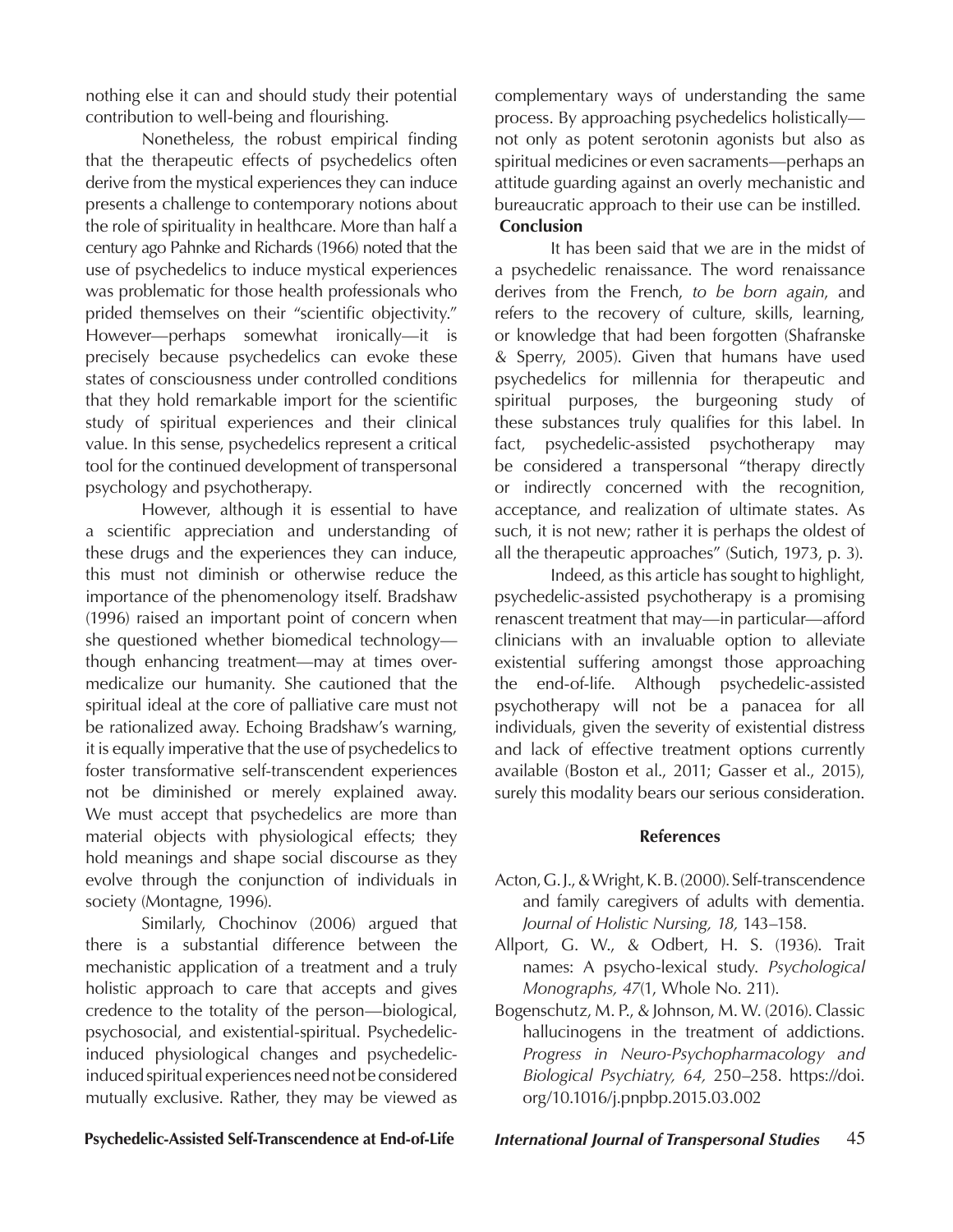- Boston, P., Bruce, A., & Schreiber, R. (2011). Existential suffering in the palliative care setting: An integrated literature review. *Journal of Pain and Symptom Management, 41,* 604–618. https:// doi.org/10.1016/j.jpainsymman.2010.05.010
- Bradshaw, A. (1996). The spiritual dimension of hospice: The secularization of an ideal. *Social Science & Medicine, 43,* 409–419. https://doi. org/10.1016/0277-9536(95)00406-8
- Brouwer, A., & Carhart-Harris, R. L. (2020). Pivotal mental states. *Journal of Psychopharmacology,* 35(4), 319– 352. https://doi.org/10.1177/0269881120959637
- Byock, I. (2018). Taking psychedelics seriously. *Journal of Palliative Medicine, 21,* 417–421. https://doi.org/10.1089/jpm.2017.0684
- Cahn, B. R., & Polich, J. (2006). Meditation states and traits: EEG, ERP, and neuroimaging studies. *Psychological Bulletin, 132,* 180–211. https://doi. org/10.1037/0033-2909.132.2.180
- Caldeira, S., Carvalho, E. C., & Vieira, M. (2013). Spiritual distress—Proposing a new definition and defining characteristics. *International Journal of Nursing Knowledge, 24,* 77–84.
- Canal, C. E., & Murnane, K. S. (2017). The serotonin 5-HT2C receptor and the non-addictive nature of classic hallucinogens. *Journal of Psychopharmacology, 31,* 127–143. https://doi. org/10.1177/0269881116677104
- Carhart-Harris, R. L., Erritzoe, D., Williams, T., Stone, J. M., Reed, L. J., Colasanti, A., Tyacke, R. J., Leech, R., Malizia, A. L., Murphy, K., & Hobden, P. (2012). Neural correlates of the psychedelic state as determined by fMRI studies with psilocybin. *Proceedings of the National Academy of Sciences, 109,* 2138–2143. https:// doi.org/10.1073/pnas.1119598109
- Carhart-Harris, R. L., Kaelen, M., Bolstridge, M., Williams, T. M., Williams, L. T., Underwood, R., Feilding, A., & Nutt, D. J. (2016). The paradoxical psychological effects of lysergic acid diethylamide (LSD). *Psychological Medicine, 46,* 1379–1390. https://doi.org/10.1017/S0033291715002901
- Carhart-Harris, R. L., Leech, R., Hellyer, P. J., Shanahan, M., Feilding, A., Tagliazucchi, E., Chialvo, D. R., & Nutt, D. (2014). The entropic brain: A theory of conscious states informed by neuroimaging research with psychedelic drugs.

*Frontiers in Human Neuroscience, 8,* 1–22. https://doi.org/10.3389/fnhum.2014.00020

- Carhart-Harris, R. L., & Nutt, D. J. (2017). Serotonin and brain function: a tale of two receptors. *Journal of Psychopharmacology, 31,* 1091–1120. https://doi.org/10.1177/0269881117725915
- Cassel, C. K., & Field, M. J. (1997). *Approaching death: Improving care at the end of life.* National Academies Press.
- Cassell, E. J. (1982). The nature of suffering and the goals of medicine. *New England Journal of Medicine, 306,* 639–645. https://doi. org/10.1056/NEJM198203183061104
- Chaplin, W. F., John, O. P., & Goldberg, L. R. (1988). Conceptions of states and traits: Dimensional attributes with ideals as prototypes. *Journal of Personality and Social Psychology, 54,* 541–557.
- Chochinov, H. M. (2006). Dying, dignity, and new horizons in palliative end-of-life care. *CA: A Cancer Journal for Clinicians, 56,* 84–103. https:// doi.org/10.3322/canjclin.56.2.84
- Chochinov, H. M., Kristjanson, L. J., Breitbart, W., McClement, S., Hack, T. F., Hassard, T., & Harlos, M. (2011). Effect of dignity therapy on distress and end-of-life experience in terminally ill patients: A randomised controlled trial. *The Lancet Oncology, 12,* 753–762.
- Clarke, D. M., & Kissane, D. W. (2002). Demoralization: Its phenomenology and importance. *Australian and New Zealand Journal of Psychiatry, 36*, 733–742.
- Cohen, S. (1985). LSD: The varieties of psychotic experience. *Journal of Psychoactive Drugs, 17,*  291–296. https://doi.org/10.1080/02791072.198 5.10524333
- Cohen, S. R., Mount, B. M., Tomas, J. J., & Mount, L. F. (1996). Existential well-being is an important determinant of quality of life: Evidence from the McGill Quality of Life questionnaire. *Cancer, 77,* 576–586.
- Collins, A. (1988). *In the sleep room: The story of CIA brainwashing experiments in Canada.* Lester & Orpen Dennys.
- Cook-Greuter, S. R. (2000). Mature ego development: A gateway to ego transcendence? *Journal of Adult Development, 7,* 227–240. https://doi. org/10.1023/A:1009511411421
- 46 *International Journal of Transpersonal Studies* **St. Arnaud**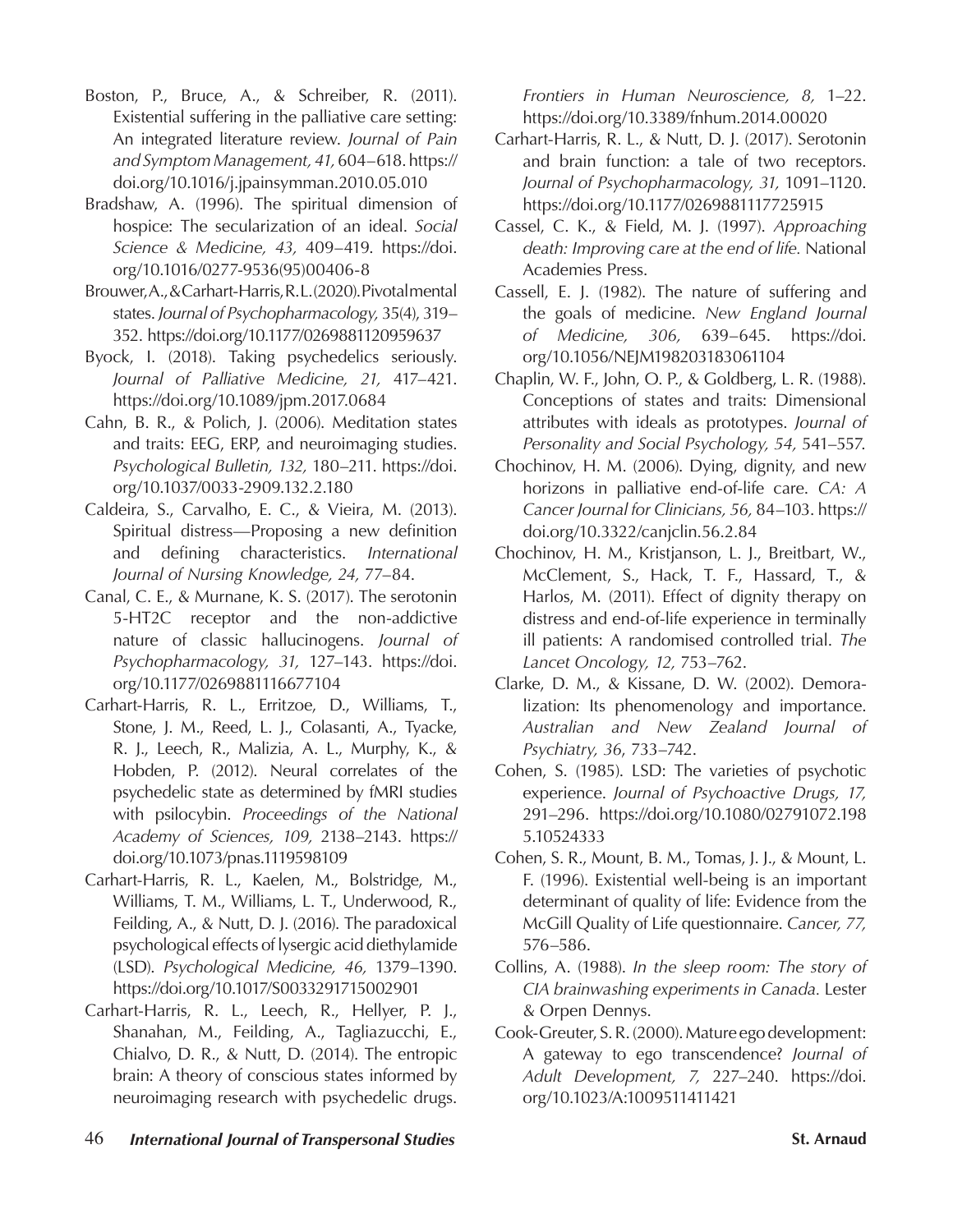- Cortright, B. (2007). *Integral psychology: Yoga, growth, and opening the heart.* State University of New York Press.
- Coward, D. D., & Reed, P. G. (1996). Selftranscendence: A resource for healing at the end of life. *Issues in Mental Health Nursing, 17,*  275–288. https://doi.org/10.3109/016128496 09049920
- Dourley, J. P. (1981). *Psyche as sacrament: A comparative study of C. G. Jung and Paul Tillich.*  Inner City Books.
- Dyck, E. (2008). *Psychedelic psychiatry: LSD from clinic to campus*. JHU Press.
- Edwards, A., Pang, N., Shiu, V., & Chan, C. (2010). The understanding of spirituality and the potential role of spiritual care in end-of-life and palliative care: A meta-study of qualitative research. *Palliative Medicine, 24,* 753–770.
- Eisner, B. (1997). Set, setting, and matrix. *Journal of Psychoactive Drugs, 29,* 213–216.
- Elkins, D. N., Hedstrom, L. J., Hughes, L. L., Leaf, J. A., & Saunders, C. (1988). Toward a humanisticphenomenological spirituality: Definition, description, and measurement. *Journal of Humanistic Psychology, 28,* 5–18. https://doi. org/10.1177/0022167888284002
- Emerson, A., Ponté, L., Jerome, L., & Doblin, R. (2014). History and future of the Multidisciplinary Association for Psychedelic Studies (MAPS). *Journal of Psychoactive Drugs, 46,*  27–36. https://doi.org/10.1080/02791072.2014. 877321
- Erikson, J. M. (1997). *The life cycle completed: Extended version with new chapters on the ninth stage of development.* W. W. Norton .
- Fahlberg, L., Wolfer, J., & Fahlberg, L. (1992). Personal crisis: Growth or pathology? *American Journal of Health Promotion, 7*, 45–52. https:// doi.org/10.4278/0890-1171-7.1.45
- Ferrer, J. N. (2011). Participatory spirituality and transpersonal theory: A ten-year retrospective. *Journal of Transpersonal Psychology, 43,* 1–34.
- Fisher, G. (1970). Psychotherapy for the dying: principles and illustrative cases with special reference to the use of LSD*. OMEGA-Journal of Death and Dying, 1,* 3–15. https://doi. org/10.2190/YH2E-R6MC-N8MQ-0TR5
- Fisher, G. (1972). Death, identity, and creativity. *OMEGA-Journal of Death and Dying, 2,* 303– 306. https://doi.org/10.2190/BBJ9-77QH-R13L-AQNT
- Frankl, V. (1963). *Man's search for meaning: An introduction to logotherapy.* Pocket Books.
- Friedman, H. (2006). The renewal of psychedelic research: Implications for humanistic and transpersonal psychology. *The Humanistic Psychologist, 34,* 39–58. https://doi.org/10.120 7/s1547333thp3401\_5
- Frood, A. (2006). Cluster busters. *Nature Medicine, 13,* 10–11. https://doi.org/10.1038/nm0107-10
- Gable, R. S. (2004). Comparison of acute lethal toxicity of commonly abused psychoactive substances. *Addiction, 99,* 686–696. https://doi. org/10.1111/j.1360-0443.2004.00744.x
- Garcia-Romeu, A. (2010). Self-transcendence as a measurable transpersonal construct. *Journal of Transpersonal Psychology, 42,* 26–47.
- Garland, E. L., Fredrickson, B., Kring, A. M., Johnson, D. P., Meyer, P. S., & Penn, D. L. (2010). Upward spirals of positive emotions counter downward spirals of negativity: Insights from the broadenand-build theory and affective neuroscience on the treatment of emotion dysfunctions and deficits in psychopathology. *Clinical Psychology Review, 30,* 849–864.
- Gasser, P., Holstein, D., Michel, Y., Doblin, R., Yazar-Klosinski, B., Passie, T., & Brenneisen, R. (2014). Safety and efficacy of lysergic acid diethylamide-assisted psychotherapy for anxiety associated with life-threatening diseases. *Journal of Nervous and Mental Disease, 202,* 513–520. https://doi.org/10.1097/NMD.00000 00000000113
- Gasser, P., Kirchner, K., & Passie, T. (2015). LSDassisted psychotherapy for anxiety associated with a life-threatening disease: A qualitative study of acute and sustained subjective effects*. Journal of Psychopharmacology, 29,* 57–68. https://doi.org/10.1177/0269881114555249
- Goodman, N. (2002). The serotonergic system and mysticism: Could LSD and the nondrug-induced mystical experience share common neural mechanisms? *Journal of Psychoactive Drugs, 34,* 263– 272. https://doi.org/10.1080/02791072.2002.10399962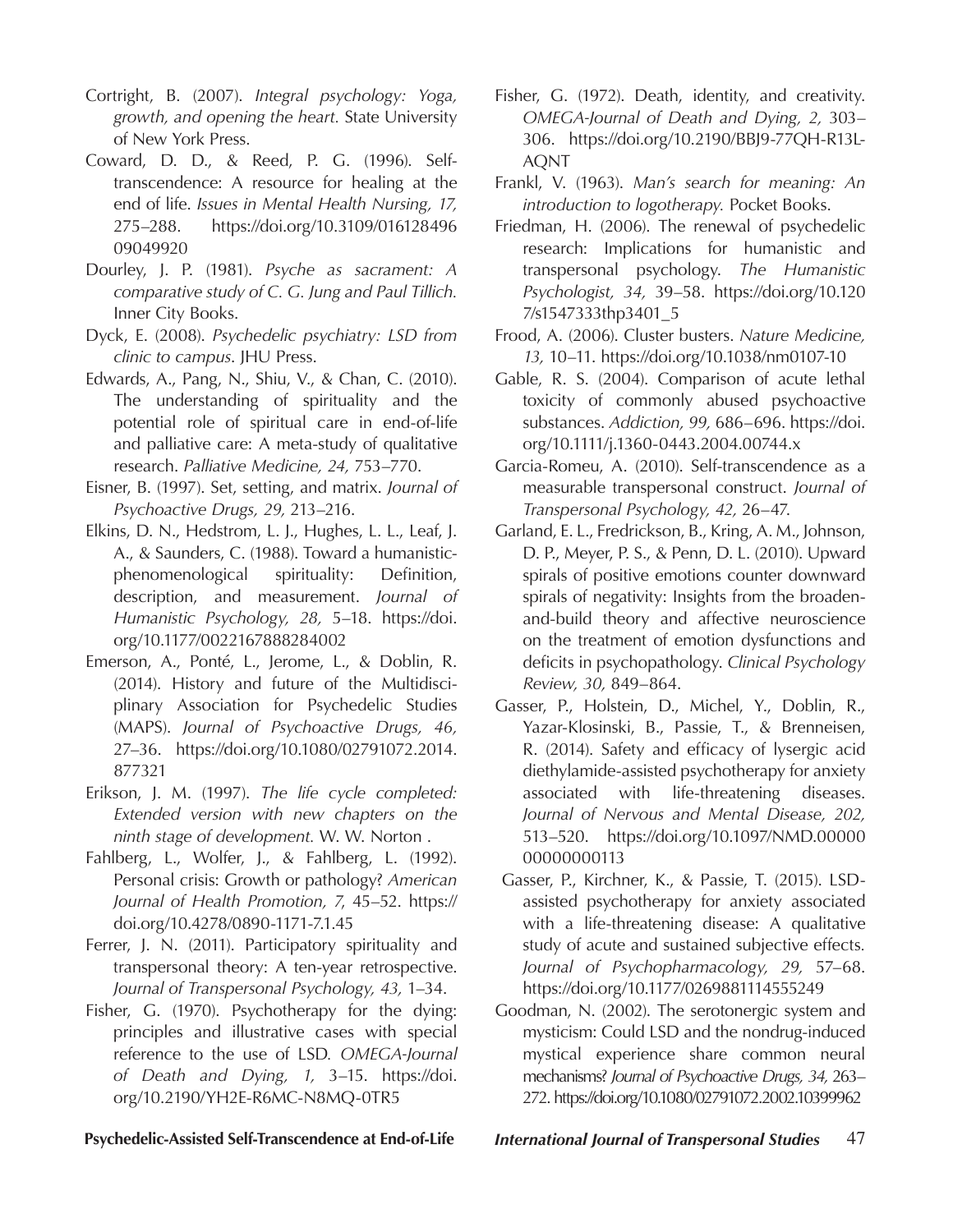- Greisinger, A. J., Lorimor, R. J., Aday, L. A., Winn, R. J., & Baile, W. F. (1996). Terminally ill cancer patients. Their most important concerns. *Cancer Practice, 5,* 147–154.
- Griffiths, R. R., Johnson, M. W., Carducci, M. A., Umbricht, A., Richards, W. A., Richards, B. D., Cosimano, M. P. and Klinedinst, M. A. (2016). Psilocybin produces substantial and sustained decreases in depression and anxiety in patients with life-threatening cancer: A randomized double-blind trial. *Journal of Psychopharmacology, 30,* 1181–1197. https://doi. org/10.1177/0269881116675513
- Griffiths, R. R., Johnson, M. W., Richards, W. A., Richards, B. D., McCann, U., & Jesse, R. (2011). Psilocybin occasioned mystical-type experiences: Immediate and persisting doserelated effects. *Psychopharmacology, 218,* 649– 665. https://doi.org/10.1007/s002130112358-5
- Grinspoon, L., & Bakalar, J. B. (1979). *Psychedelic drugs reconsidered.* Basic Books.
- Grob, C. S. (2007). The use of psilocybin in patients with advanced cancer and existential anxiety. In M. J. Winkelman & T. B. Roberts (Eds.), *Psychedelic medicine: New evidence for hallucinogenic substances as treatments* (pp. 205–216). Praeger.
- Grob, C. S., Danforth, A. L., Chopra, G. S., Hagerty, M., McKay, C. R., Halberstadt, A. L., & Greer, G. R. (2011). Pilot study of psilocybin treatment for anxiety in patients with advanced-stage cancer. *Archives of General Psychiatry, 68,* 71–78. https:// doi.org/10.1001/archgenpsychiatry.2010.116
- Grof, S. (1980). *LSD psychotherapy*. Hunter House.
- Grof, S., Goodman, L. E., Richards, W. A., & Kurland, A. A. (1973). LSD-assisted psychotherapy in patients with terminal cancer. *International Pharmacopsychiatry, 8,* 129–144. https://doi. org/10.1159/000467984
- Grof, S., & Halifax, J. (1977). *The human encounter with death*. E. P. Dutton.
- Halberstadt, A. L. (2015). Recent advances in the neuropsychopharmacology of serotonergic hallucinogens. *Behavioural Brain Research, 277,* 99–120.https://doi. org/10.1016/j.bbr.2014.07.016
- Harter, S. (2016). Developmental and prosocial dimensions of hypo-egoic phenomena. In K.

W. Brown & M. R. Leary (Eds.), *The Oxford handbook of hypo-egoic phenomena* (pp. 79– 94). Oxford University Press.

- Hartelius, G., Rothe, G., & Roy, R. J. (2013). A brand from the burning. In H. L. Friedman & G. Hartelius (Eds.) *The Wiley-Blackwell handbook of transpersonal psychology* (pp. 3–22). Wiley Blackwell.
- Hartogsohn, I., (2017). Constructing drug effects: A history of set and setting. *Drug Science, Policy & Law 3,* 1–17.
- Hendricks, P. S., Clark, C. B., Johnson, M. W., Fontaine, K. R., & Cropsey, K. L. (2014). Hallucinogen use predicts reduced recidivism among substance-involved offenders under community corrections supervision. *Journal of Psychopharmacology, 28,* 62–66. https://doi. org/10.1177/0269881113513851
- Hood, R. W. (2016). Mysticism and hypo-egoicism. In K. W. Brown & M. R. Leary (Eds.), *The Oxford handbook of hypo-egoic phenomena* (pp. 285– 296). Oxford University Press.
- Hood, R. W., Hill, P. C., & Spilka, B. (2009). *The psychology of religion: An empirical approach.*  Guilford Press.
- Hood, R. W., & Morris, R. J. (1983). Toward a theory of death transcendence. *Journal for the Scientific Study of Religion, 22,* 353–365. https:// doi.org/10.2307/1385773
- Holzel, B. K., Lazar, S. W., Gard, T., Schuman-Olivier, Z., Vago, D. R., & Ott, U. (2011). How does mindfulness meditation work? Proposing mechanisms of action from a conceptual and neural perspective. *Perspectives on Psychological Science, 6,* 537–559.
- Hy, L. X., & Loevinger, J. (1996). *Measuring ego development.* L. Erlbaum Associates.
- Irwin, R. R. (2002). *Human development and the spiritual life: How consciousness grows toward transformation.* Kluwer Academic/ Plenum. https://doi.org/10.1007/978-1-4615-06 57-7
- Jaffe, J. H. (1990). Drug addiction and drug abuse. In A. G. Goodman, T. W. Rall, A. S. Nies, & P. Taylor (Eds.), *Goodman & Gilman's: The pharmacological basis of therapeutics* (pp. 522– 573). McGraw-Hill.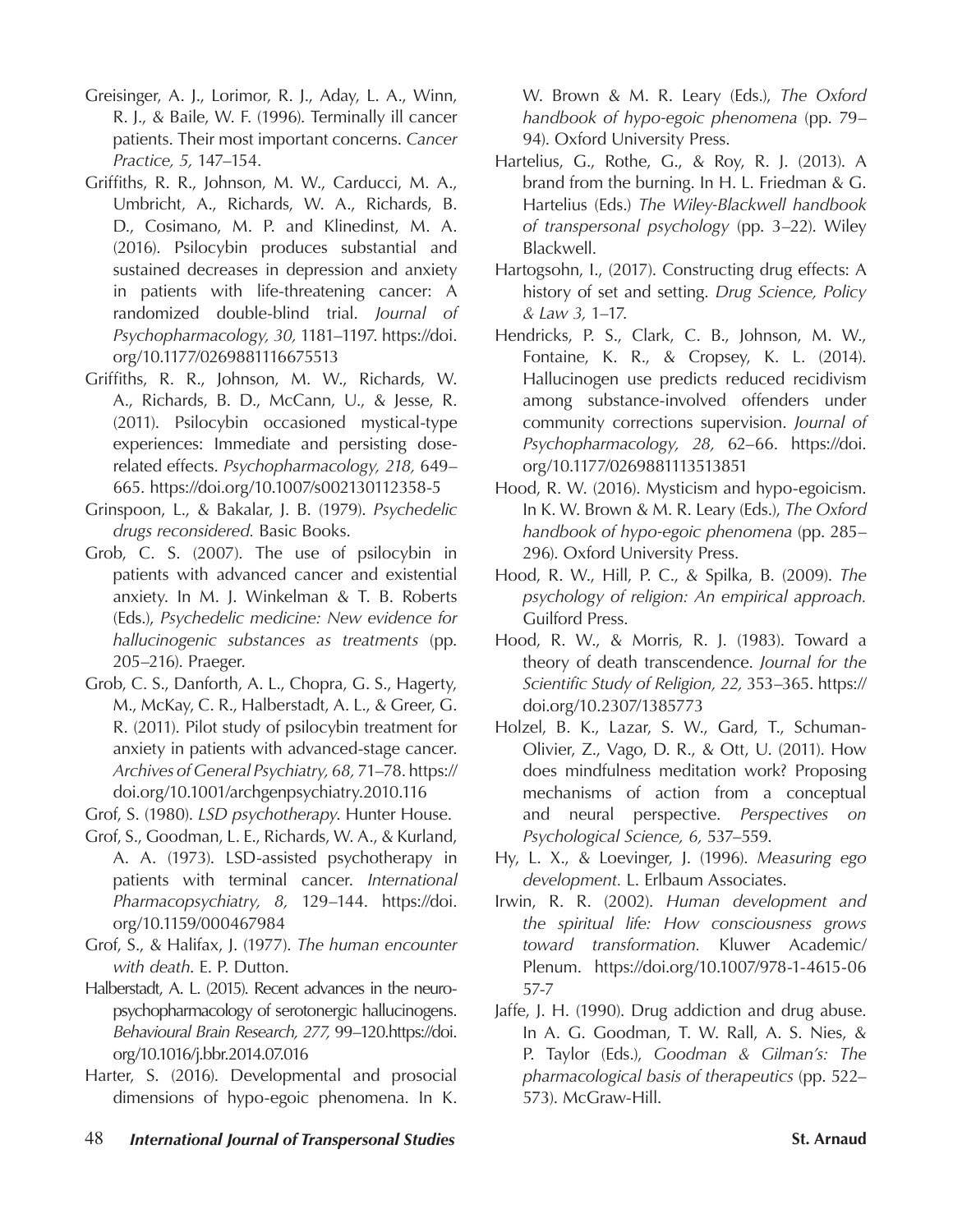- James, W. (1902). *The varieties of religious experience: A study in human nature.* Modern Library. https://doi.org/10.1037/10004-000
- Johansen, P. Ø. (2013). Psychedelics and mental health: A population study. *PLoS One, 8,* 1–9.
- Johnson, M. W., & Griffiths, R. R. (2017). Potential therapeutic effects of psilocybin. *Neurotherapeutics, 14,* 734–740. https://doi. org/10.1007/s13311-017-0542-y
- Johnson, M. W., Richards, W. A., & Griffiths, R. R. (2008). Human hallucinogen research: Guidelines for safety. *Journal of Psychopharmacology, 22,* 603–620. https://doi.org/10. 1177/0269881108093587
- Kast, E. (1966). LSD and the dying patient. *The Chicago Medical School Quarterly, 26,* 80–87.
- Kearney, M. (2000). *A place of healing: Working with suffering in living and dying.* Oxford University Press.
- Kiken, L. G., Garland, E. L., Bluth, K., Palsson, O. S., & Gaylord, S. A. (2015). From a state to a trait: Trajectories of state mindfulness in meditation during intervention predict changes in trait mindfulness. *Personality and Individual Differences, 81,* 41–46.
- King, D. B., & DeCicco, T. L. (2009). A viable model and self-report measure of spiritual intelligence*. International Journal of Transpersonal Studies, 28,* 68–85. https://doi.org/10.24972/ ijts.2009.28.1.68
- Krebs, T. S., & Johansen, P. Ø. (2013). Over 30 million psychedelic users in the United States. *F1000Research, 2,* 1–5. https://doi.org/10.12688/ f1000research.2-98.v1
- Krau, S. D. (2016). The difference between palliative care and end of life care: More than semantics. *Nursing Clinics of North America, 51(3),* ix–x.
- Kurland, A. A. (1985). LSD in the supportive care of the terminally ill cancer patient. *Journal of Psychoactive Drugs, 17,* 279–290. https://doi.or g/10.1080/02791072.1985.10524332
- Leary, T., Litwin, G. H., & Metzner, R. (1963). Reactions to psilocybin administered in a supportive environment. *Journal of Nervous and Mental Disease, 137,* 561–573. https://doi. org/10.1097/00005053-196312000-00007
- Leary, T., Metzner, R., & Alpert, R. (with Pinchbeck, D.). (2007). *The psychedelic experience: A*

*manual based on the Tibetan book of the dead.*  Citadel Press.

- LeMay, K., & Wilson, K. G. (2008). Treatment of existential distress in life threatening illness: A review of manualized interventions. *Clinical Psychology Review, 28,* 472–493.
- Levenson, M. R., Aldwin, C. M., & Cupertino, A. P. (2001). Transcending the self: Towards a liberative model of adult development. In A. L. Neri (Ed.), *Maturidade & velhice: Um enfoque multidisciplinar* (pp. 99–116). Papirus.
- Levenson, M. R., Jennings, P. A., Aldwin, C. M., & Shiraishi, R. W. (2005). Self-transcendence: Concep tualization and measurement. *International Journal of Aging and Human Development, 60,* 127–143. https://doi.org/10.2190/XRXM-FYRA-7U0X-GRC0
- Lifton, R. J. (1976). *The life of the self: Toward a new psychology.* Simon and Schuster.
- Ludwig, A. M. (1972). Altered states of consciousness. In C. T. Tart. (Ed*.*), *Altered states of consciousness* (pp. 11–24). Anchor Books.
- MacDonald, D. A., Friedman, H. L., Brewczynski, J., Holland, D., Salagame, K. K. K., Mohan, K. K., Gubrij, Z.O., & Cheong, H. W. (2015). Spirituality as a scientific construct: Testing its universality across cultures and languages. *PLOS One, 10,* e0117701. https://doi.org/10.1371/ journal.pone.0117701
- MacLean, K. A., Johnson, M. W., & Griffiths, R. R. (2011). Mystical experiences occasioned by the hallucinogen psilocybin lead to increases in the personality domain of openness. *Journal of Psychopharmacology, 25,* 1453–1461. https:// doi.org/10.1177/0269881111420188
- Malone, T. C., Mennenga, S. E., Guss, J., Podrebarac, S. K., Owens, L. T., Bossis, A. P., Belser, A. B., Agin-Liebes, G., Bogenschutz, M. P., & Ross, S. (2018). Individual experiences in four cancer patients following psilocybin-assisted psychotherapy. *Frontiers in Pharmacology, 9,*  256. https://doi:10.3389/fphar.2018.00256
- Maltoni, M., Scarpi, E., Rosati, M., Derni, S., Fabbri, L., Martini, F., Amadori, D., & Nanni, O. (2012). Palliative sedation in end-of-life care and survival: A systematic review. *Journal of Clinical Oncology, 30,* 1378–1383. https://doi. org/10.1200/JCO.2011.37.3795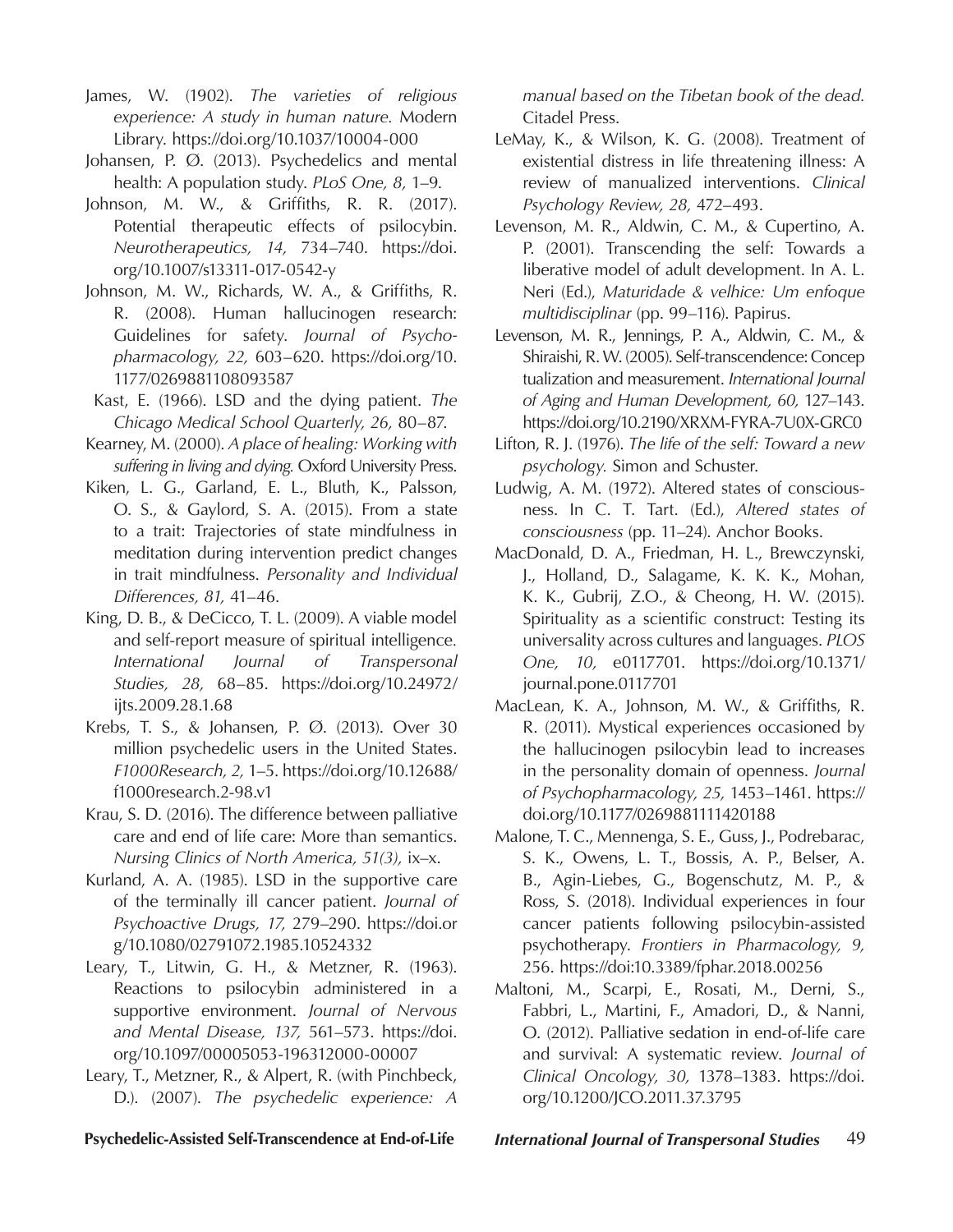- Marcia, J. E. (2010). Life transitions and stress in the context of psychosocial development. In T. W. Miller (Ed.), *Handbook of stressful transitions across the lifespan* (pp. 19–34). Springer. https:// doi.org/10.1007/978-1-4419-0748-6\_2
- Maslow, A. H. (1971). *The farther reaches of human nature.* Viking Press.
- Masters, R. E. L., & Houston, J. (1966). *The varieties of psychedelic experience*. Holt, Rinehart and Winston.
- McClain, C. S., Rosenfeld, B., & Breitbart, W. (2003). Effect of spiritual well-being on end-oflife despair in terminally-ill cancer patients. *The Lancet, 361,* 1603–1607.
- Mithoefer, M. (2015). *A manual for MDMA-assisted psychotherapy in the treatment of posttraumatic stress disorder*. Retrieved from https://maps. org/research-archive/mdma/MDMA-Assisted-Psychotherapy-Treatment-Manual-Version7- 19Aug15-FINAL.pdf
- Meier, C. A. (1967). *Ancient incubation and modern psychotherapy*. Northwestern University Press.
- Merlin, M. D. (2003). Archaeological evidence for the tradition of psychoactive plant use in the old world. *Economic Botany, 57,* 295–323.
- Montagne, M. (1996) The pharmakon phenomenon: Cultural conceptions of drugs and drug use. In P. Davis (Ed.) *Contested ground: Public purpose and private interest in the regulation of prescription drugs* (pp. 11–25). Oxford University Press.
- Moss, E. L., & Dobson, K. S. (2006). Psychology, spirituality, and end-of-life care: An ethical integration? *Canadian Psychology 47,* 284–299.
- Nelson, B., & Sass, L. A. (2008). The phenomenology of the psychotic break and Huxley's trip: Substance use and the onset of psychosis. *Psychopathology, 41,* 346–355. https://doi.org/10.1159/000152376
- Newberg, A. B., & d'Aquili, E. G. (2000). The neuropsychology of religious and spiritual experience. *Journal of Consciousness Studies, 7,* 251–266.
- Nichols, D. E. (2016). Psychedelics. *Pharmacological Reviews, 68,* 264–355. https://doi.org/10.1124/ pr.115.011478
- Nour, M. M., & Carhart-Harris, R. L. (2017). Psychedelics and the science of self-experience. *British Journal of Psychiatry, 210,* 177–179. https://doi.org/10.1192/bjp.bp.116.194738
- Novak, S. J. (1997). LSD before Leary: Sidney Cohen's critique of 1950s psychedelic drug research. *Isis, 88,* 87–110.
- Nutt, D. J., King, L. A., & Phillips, L. D. (2010). Drug harms in the UK: A multicriteria decision analysis. *The Lancet, 376,* 1558–1565. https:// doi.org/10.1016/S0140-6736(10)61462-6
- Nutt, D., King, L. A., Saulsbury, W., & Blakemore, C. (2007). Development of a rational scale to assess the harm of drugs of potential misuse. *The Lancet, 369,* 1047–1053. https://doi.org/10.1016/ S0140-6736(07)60464-4
- Pahnke, W. N. (1967). The contribution of the psychology of religion to the therapeutic use of the psychedelic substances. In H. A. Abramson (Ed.), *The use of LSD in psychotherapy and alcoholism* (pp. 629–649). Bobbs-Merrill.
- Pahnke, W. N. (1969). The psychedelic mystical experience in the human encounter with death. *Harvard Theological Review, 62,* 1–21. https:// doi.org/10.1017/S0017816000027577
- Pahnke, W. N., & Richards, W. A. (1966). Implications of LSD and experimental mysticism. *Journal of Religion and Health, 5,* 175–208. https://doi. org/10.1007/BF01532646
- Passie, T. (2007). Contemporary psychedelic therapy: An overview. In M. J. Winkelman & T. B. Roberts (Eds.), *Psychedelic medicine: New evidence for hallucinogenic substances as treatments* (pp. 45–68). Praeger.
- Passie, T., Halpern, J. H., Stichtenoth, D. O., Emrich, H. M., & Hintzen, A. (2008). The pharmacology of lysergic acid diethylamide: a review. *CNS Neuroscience & Therapeutics, 14,* 295–314. https://doi.org/10.1111/j.1755- 5949.2008.00059.x
- Passie, T., Seifert, J., Schneider, U., & Emrich, H. M. (2002). The pharmacology of psilocybin. *Addiction Biology, 7,* 357–364. https://doi. org/10.1080/1355621021000005937
- Peterson, C., & Seligman, M. E. (2004). *Character strengths and virtues: A handbook and classification.* American Psychological Association.
- Phelps, J. (2017). Developing guidelines and competencies for the training of psychedelic therapists. *Journal of Humanistic Psychology, 57,* 450–487. https://doi.org/10.1177/0022167817711304
- 50 *International Journal of Transpersonal Studies* **St. Arnaud**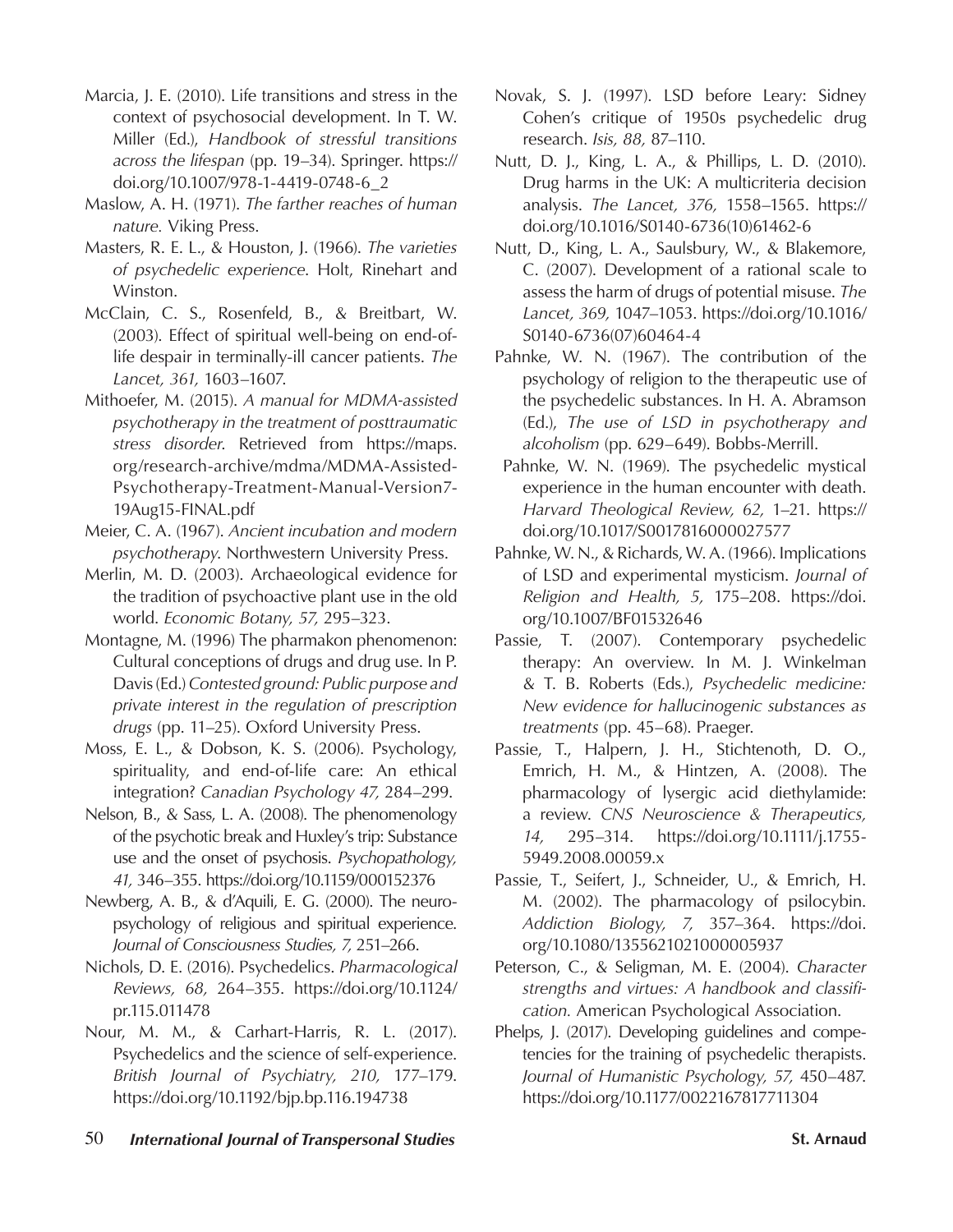- Reed, P. G. (1991). Toward a theory of selftranscendence: Deductive reformulation using developmental theories. *Advances in Nursing Science, 13*, 64–77. https://doi.org/10.1097/00 012272-199106000-00008
- Reed, P. G. (2009). Demystifying self-transcendence for mental health nursing practice and research. *Archives of Psychiatric Nursing, 23,* 397–400. https://doi.org/10.1016/j.apnu.2009.06.006
- Richards, W. A. (2009). The rebirth of research with entheogens: Lessons from the past and hypotheses for the future. *Journal of Transpersonal Psychology, 41,* 139–150.
- Richards, W. A. (2016). *Sacred knowledge: Psychedelics and religious experiences.*  Columbia University Press.
- Richards, W. A., Rhead, J. C., DiLeo, F. B., Yensen, R., & Kurland, A. A. (1977). The peak experience variable in DPT-assisted psychotherapy with cancer patients. *Journal of Psychedelic Drugs, 9,* 1–10. https://doi.org/10.1080/02791072.1977. 10472020
- Ross, S., Bossis, A., Guss, J., Agin-Liebes, G., Malone, T., Cohen, B., Mennenga, S. E., Belser, A., Kalliontzi, K., Babb, J., Su, Z., Corby, P., & Schmidt, B. L. (2016). Rapid and sustained symptom reduction following psilocybin treatment for anxiety and depression in patients with life-threatening cancer: A randomized controlled trial. *Journal of Psychopharmacology, 30,* 1165–1180. https:// doi.org/10.1177/0269881116675512
- Saunders, C. (1988). Spiritual pain. *Journal of Palliative Care, 4,* 29–32.
- Sessa, B. (2017). *The psychedelic renaissance: Reassessing the role of psychedelic drugs in 21st century psychiatry and society.* Muswell Hill Press.
- Shelton, R. C., & Hendricks, P. S. (2016). Psilocybin and palliative end-of-life care. *Journal of Psychopharmacology, 30,* 1207–1208. https:// doi.org/10.1177/0269881116675764
- Sinnott, J. (2000). Cognitive aspects of unitative states: Spiritual self-realization, intimacy, and knowing the unknowable. In M. E. Miller & A. N. West (Eds.), *Spirituality, ethics, and relationships in adulthood* (pp. 177–198). Psychosocial Press.
- Shafranske, E. P., & Sperry, L. (2005). Addressing the spiritual dimension in psychotherapy:

Introduction and overview. In L. Sperry & E. Shafranske (Eds.), *Spiritually oriented psychotherapy* (pp. 11–29). Washington, DC: American Psychological Association. https:// doi.org/10.1037/10886-001

- St. Arnaud, K. O., & Cormier, D. C. (2017). Psychosis or spiritual emergency: The potential of developmental psychopathology for differential diagnosis. *International Journal of Transpersonal Studies, 36,* 44–59. https://doi.org/10.24972/ ijts.2017.36.2.44
- Stein, M. (2004). Spiritual and religious aspects of modern analysis. In J. Cambray & L. Carter (Eds.), *Analytical psychology: Contemporary perspectives in Jungian analysis* (pp. 204–222). Brunner-Routledge.
- Strang, P., Strang, S., Hultborn, R., & Arnér, S. (2004). Existential pain—an entity, a provocation, or a challenge? *Journal of Pain and Symptom Management, 27,* 241–250.
- Strassman, R. J. (1984). Adverse reactions to psychedelic drugs. A review of the literature. *Journal of Nervous and Mental Disease, 172,* 577–595. https://doi.org/10.1097/00005053- 198410000-00001
- Streib, H., & Hood, R. W. (2013). Modeling the religious field: Religion, spirituality, mysticism and related world views. *Implicit Religion, 16*, 137–155. https://doi.org/10.1558/imre.v16i2.1 33
- Studerus, E., Kometer, M., Hasler, F., & Vollenweider, F. X. (2011). Acute, subacute and long-term subjective effects of psilocybin in healthy humans: A pooled analysis of experimental studies. *Journal of Psychopharmacology, 25,* 1434–1452. https:// doi.org/10.1177/0269881110382466
- Sundararjan, L. (2002). Religious awe: Potential contributions of negative theology to psychology, "positive" or otherwise. *Journal of Theoretical and Philosophical Psychology, 22,* 174–197. https://doi.org/10.1037/h0091221
- Sutich, A. J. (1973). Transpersonal therapy. *Journal of Transpersonal Psychology, 5,* 1–6.
- Swanson, L. R. (2018). Unifying theories of psychedelic drug effects*. Frontiers in Pharmacology, 9,* 172. https://doi.org/10.3389/ fphar.2018.00172

### **Psychedelic-Assisted Self-Transcendence at End-of-Life** *International Journal of Transpersonal Studies* 51